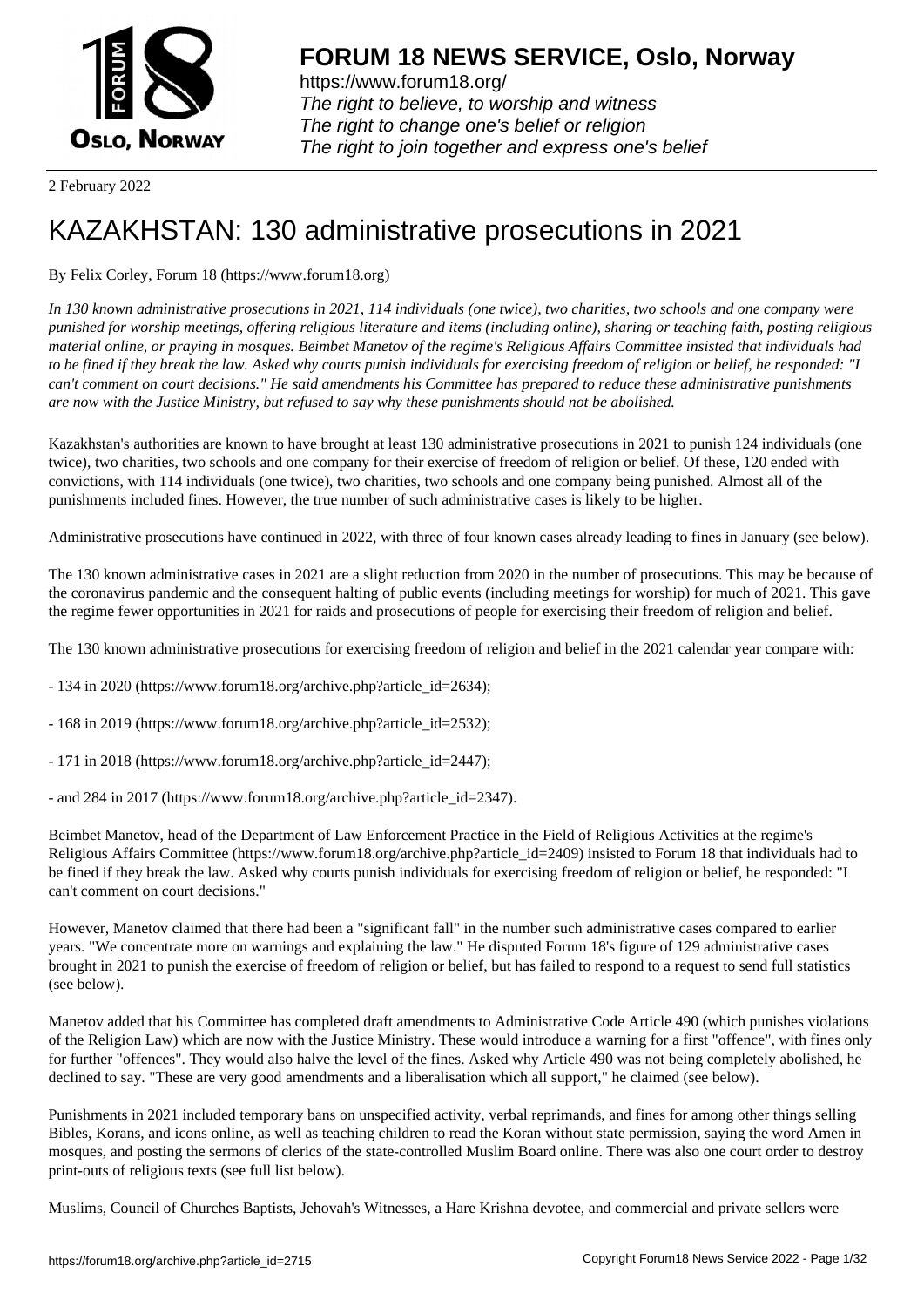Fines were mostly the equivalent of between three weeks' and four months' average wages for those in formal work (35 to 200 Monthly Financial Indicators, MFIs, 102,095 Tenge to 583,400 Tenge in the 2021 calendar year).

Many of the prosecutions were to punish meetings for worship without state permission. In October 2021, a court in the western city of Aktau fined three Muslims who had prayed the namaz with others at their place of work on 10 August 2021, the festival of al-Hijra, the Islamic New Year.

Council of Churches Baptists – who refuse to seek state permission to exercise their right to freedom of religion or belief – were similarly fined for holding worship meetings. Baptist Nikolai Novikov, whose church's Christmas service on 8 January 2021 was raided by police (https://www.forum18.org/archive.php?article\_id=2685), leading to two fines, told Forum 18 on 2 February 2022 that "it has been quieter in recent months", with almost no raids.

Police Departments for the Struggle with Extremism hunt "offenders"

Police Departments for the Struggle with Extremism are recorded in five 2021 court decisions as discovering that individuals have committed an "offence", though they may have been involved in more without this being noted in court decisions.

They identified three individuals offering to sell icons or books online, one individual offering religious materials for sale in a shop, and one individual maintaining a prayer room without state permission.

The regime's censorship of religious literature and objects restricts both what can be sold or offered, and where it can be sold or offered (https://www.forum18.org/archive.php?article\_id=2409).

"Illegal" online sales

At least 17 individuals and 1 company are known to have been prosecuted in 2021 for offering religious books or materials for sale online. This represents a fall in the number of such cases in the previous three years: (29 in 2020  $(\text{https://www.forum18.org/archive.php?article id=2634), 24 in 2019}$  (https://www.forum18.org/archive.php?article\_id=2532), 18 in 2018 (https://www.forum18.org/archive.php?article\_id=2447), 10 in 2017 (https://www.forum18.org/archive.php?article\_id=2347)).

Most were punished for offering such materials for sale on the online shopping site Olx.kz.

Among the items Olx.kz lists on the help section of its website as being illegal to sell are "Religious literature, other informational materials of religious content and items of religious significance". The website appears to have added this information in late 2020, after a number of prosecutions that year (https://www.forum18.org/archive.php?article\_id=2558).

The 13 December 2021 court decision in the case of Marina Gubina, who was offering one religious book for sale on Olx.kz, notes: "It was established during the court hearing that Gubina distributed religious literature through the Olx social network, that is via a place not associated with a special stationary premises for distribution of religious literature in accord with a decree of the Akimat [Administration] of Karaganda Region of 24 September 2021 No. 46/1."

Several other 2021 court decisions include similar wording. "The placing of private announcements on Olx.kz are not among the places specially determined by local executive authorities" for the distribution of religious materials, the 12 April 2021 court decision in the case of Vladimir Savvichev notes.

Forum 18 asked Olx.kz in writing on 31 January 2019 what measures it takes to try to ensure that users of its website do not suffer (https://www.forum18.org/archive.php?article\_id=2532) from the regime's censorship of religious literature and objects (https://www.forum18.org/archive.php?article\_id=2409), and whether customers have complained to the company over punishments for offering religious items for sale on its platform. Forum 18 had received no response by the end of the working day in Kazakhstan on 2 February 2022.

Destroying books, "harassment" now ending?

Police and other officials often seize religious books and materials when they initiate administrative cases involving religious literature and items. Some court decisions note that the literature and items are to be returned once any fine is paid.

In May 2021 in Aktau, a court ordered four religious books seized from a commercial seller to be confiscated. The court decision did not say what would happen to the books.

In June 2021 a Temirtau court ordered that print-outs of Muslim texts from the internet and flash drives containing religious materials seized from an individual be destroyed. However, no known court decision in 2021 ordered published religious literature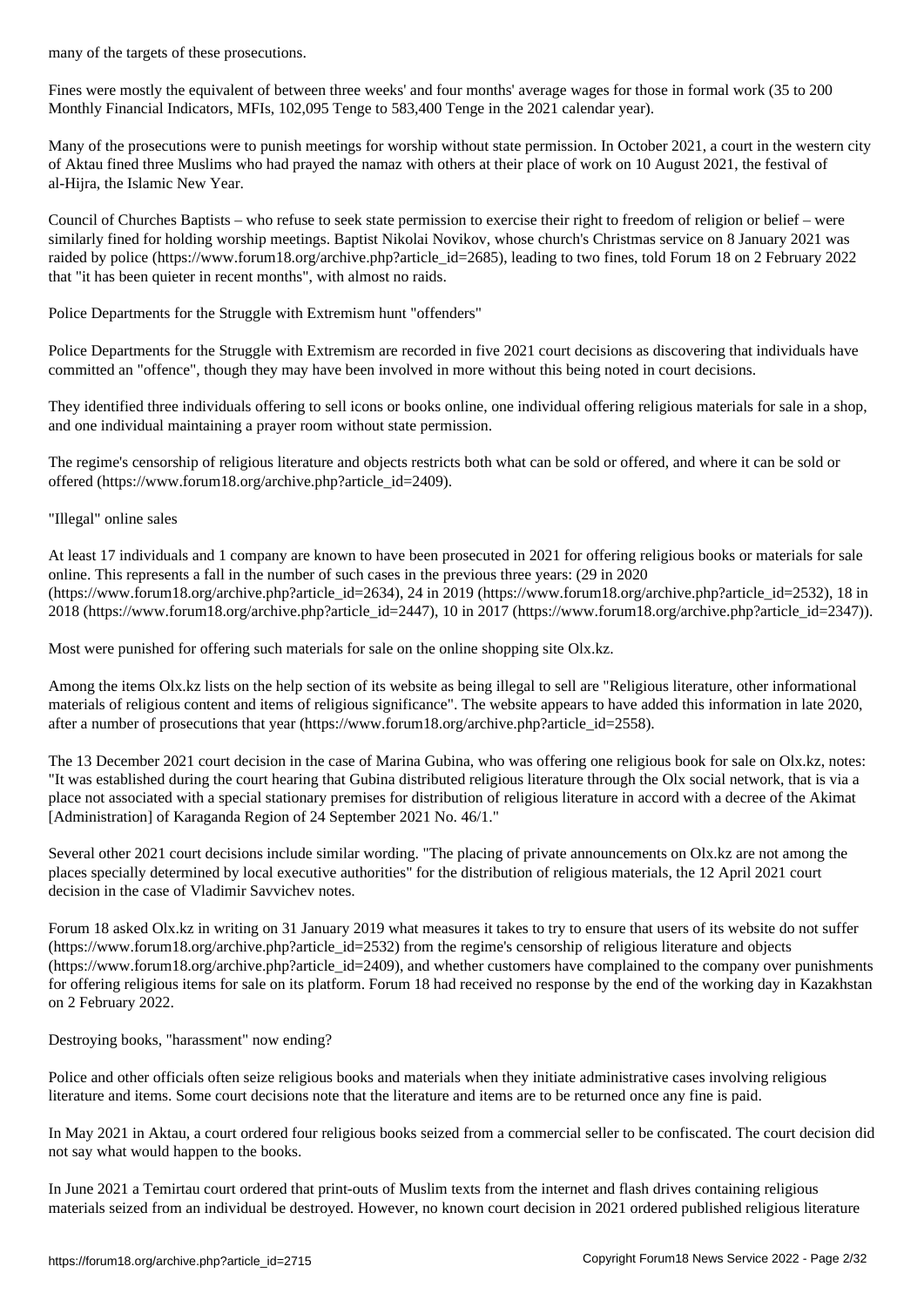In three known cases in 2020, courts ordered seized religious books to be destroyed (https://www.forum18.org/archive.php?article\_id=2634). In 2019, such court orders to destroy seized religious literature were more common. In one case in Kyzylorda, 29 Muslim books seized from a commercial seller (https://www.forum18.org/archive.php?article\_id=2488) were ordered destroyed.

In 2019, police began using Administrative Code Article 449, Part 1 ("Harassment in public places") to punish with small summary fines individuals sharing their faith. Police issued three such fines in 2019 (https://www.forum18.org/archive.php?article\_id=2532), but courts overturned all three on appeal. In 2020, the second year of known such cases related to the exercise of freedom of religion or belief, police handed a Jehovah's Witness a summary fine for sharing her faith

(https://www.forum18.org/archive.php?article\_id=2634). The woman chose not to appeal. There were no known cases of police use of Article 449 to punish the exercise of freedom of religion or belief in 2021.

#### Targeting ethnic Dungan Koran teachers

Three Muslims from the ethnic Dungan minority in Kordai District of the southern Zhambyl Region who taught the Koran and Islam to local children were among the six individuals known to have been punished in 2021 for teaching their faith without state permission.

The prosecution of the three brings to 11 the number of ethnic Dungan Muslims from Kordai District punished by Kordai District Court under Administrative Code Article 490, Part 3, for teaching children to read the Koran without state permission since August 2018.

Maksat Erezhepov, head of Kordai District Police, denied to Forum 18 in April 2021 (https://www.forum18.org/archive.php?article\_id=2652) that there was any "ethnic factor" in the prosecutions.

#### Punishments

Fines are the most common punishment, with fines for individuals mostly being between three weeks' and two months' average wages. For pensioners and those without formal work, such fines can be a heavy burden. Individuals who are punished for offering religious materials for sale online often tell the courts that they are desperately short of money and are trying to sell any property they no longer need. This does not stop judges from fining them.

In addition to fines, courts often ban individuals from activity for three months. Sometimes the ban is unspecific, leaving individuals unclear about what they can and cannot do. In other cases courts ban specific activities, for example distributing religious materials (which is in any case illegal without state permission). The hardest-hitting bans are on those running shops, as a three-month ban could leave owners and employees with no income.

Those who refuse or fail to pay fines can be placed on the list of debtors who are banned from leaving the country (https://www.forum18.org/archive.php?article\_id=2574). Council of Churches Baptists refuse to pay fines on principle, arguing that they should not be punished for exercising their right to freedom of religion or belief. Many have spent years on the exit ban list (see below).

#### Intimidation

In addition to the administrative cases actually brought, police and prosecutors often use the threat of such cases to intimidate individuals who have been exercising their right to freedom of religion or belief.

#### Prosecutions continue in 2022

Prosecutions continue in 2022, with three known cases having concluded with punishment so far. A fourth (of Bolat Urazbayev in Nur-Sultan) was closed because it was not filed in time.

- On 14 January, Aktobe Specialised Administrative Court fined Kural Abdualiyev for a sermon of less than 15 minutes he gave by invitation in a mosque in the city on 26 October 2021 without state approval. (The YouTube video of the event has since been removed.) The court fined Abdualiyev 100 Monthly Financial Indicators (MFIs), about 2 months' average wages for those in formal work.

- On 26 January, Atyrau Specialised Administrative Court fined Amanzhan Sidenov for posting Muslim texts on his page on the VKontakte social media site. The court fined Sidenov 35 MFIs, about 3 weeks' average wages for those in formal work.

- On 28 January, Zhambyl District Court fined Nursat Galymzhan for posting Muslim texts on his page on the VKontakte social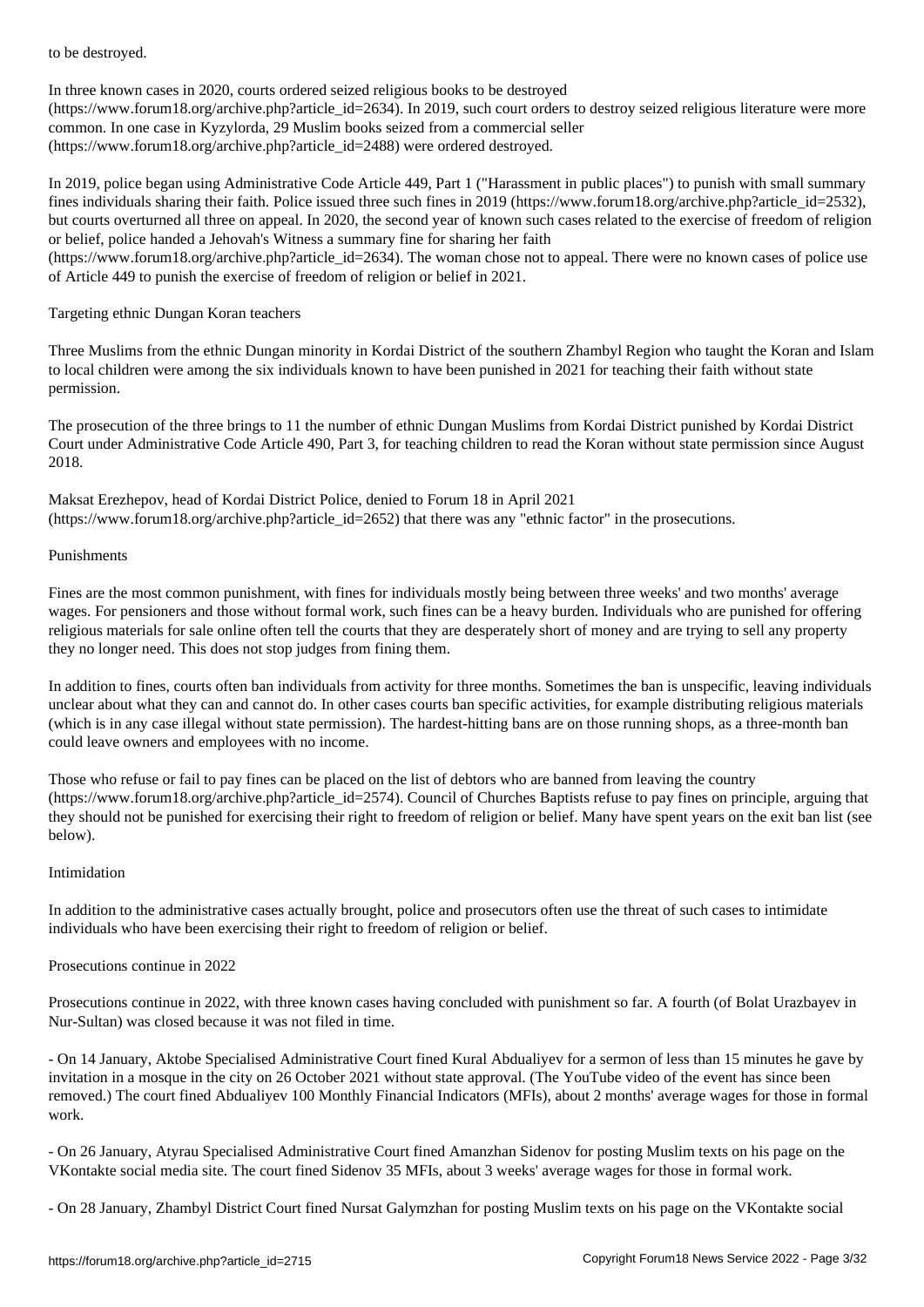Known 2021 cases

Known administrative cases for exercising freedom of religion and belief in the 2021 calendar year totalled 130 (in comparison to 134 in 2020 (https://www.forum18.org/archive.php?article\_id=2634), 168 in 2019

(https://www.forum18.org/archive.php?article\_id=2532), 171 in 2018 (https://www.forum18.org/archive.php?article\_id=2447) and 284 in 2017 (https://www.forum18.org/archive.php?article\_id=2347)). Those targeted in 2021 were:

- 30 (25 individuals (1 twice), 2 schools and 2 charities) for meeting for worship without state permission, hosting such meetings or maintaining places for such meetings (19 in 2020, 37 in 2019, 40 in 2018, 88 in 2017).

- 3 individuals for offering religious materials to others for free without state permission (4 in 2019, 15 in 2019, 10 in 2018, 39 in 2017).

- 18 individuals for offering religious literature, icons or other items for sale without state permission (26 in 2020, 30 in 2019, 34 in 2018, 58 in 2017).

- 18 (17 individuals and 1 company) for offering religious items for sale online without state permission (29 in 2020, 24 in 2019, 18 in 2018, 10 in 2017).

- 40 individuals for posting religious materials online without state permission (28 in 2020, 33 in 2019, 23 in 2018, 12 in 2017).

- 3 individuals for sharing faith with others without state permission (10 in 2020, 8 in 2019, 17 in 2018, 31 in 2017).

- 12 Muslims for praying in mosques in ways that the state-controlled Muslim Board has banned, for example by using the word "Amen" (https://www.forum18.org/archive.php?article\_id=2409) (9 (one twice) in 2020, 9 in 2019, 21 in 2018, 22 in 2017, the first year such punishments were imposed).

- 6 individuals for teaching their faith to children without state permission (7 in 2020, 4 in 2019, 3 in 2018, 2 in 2017).

A total of 128 of the 130 known 2021 cases were heard in court, while two fines (on Council of Churches Baptists) are known to have been summarily handed down by police (the total number could be higher). In 2020, police are known to have issued 3 such summary fines. In 2019, police are known to have issued 20 such summary fines.

Of the 125 administrative cases known to have been brought against individuals in 2021, 96 were against men and 29 against women. Women represented about half of individuals prosecuted to punish offering religious literature and other items for sale in shops and online.

Two 2021 administrative cases began as criminal cases

Of the 124 known administrative prosecutions against individuals in 2021, at least two began as cases under the Criminal Code. The Criminal Case Article in both cases is not specified in the administrative case court decision.

In earlier years, such initial investigations have mainly been under Criminal Code Article 174 ("Incitement of social, national, clan, racial, or religious discord, insult to the national honour and dignity or religious feelings of citizens, as well as propaganda of exclusivity, superiority or inferiority of citizens on grounds of their religion, class, national, generic or racial identity, committed publicly or with the use of mass media or information and communication networks, as well as by production or distribution of literature or other information media, promoting social, national, clan, racial, or religious discord"). Kazakh human rights defenders and the UN Human Rights Committee have repeatedly called for this Article to be reworded or abolished (https://www.forum18.org/archive.php?article\_id=2532).

The regime has particularly used Criminal Code Article 174 cases to jail prisoners of conscience for exercising their freedom of religion and belief (https://www.forum18.org/archive.php?article\_id=2532).

The administrative cases in these two 2021 cases were launched when prosecutors decided not to pursue criminal cases.

No individuals are known to have been prosecuted in 2021 for trying to import religious literature without state permission (1 in 2020, 4 in 2019, 0 in 2018, 4 in 2017).

No individuals are known to have been prosecuted in 2021 for allowing children to be present or conducting religious rites against the wishes of one parent (0 in 2020, 1 in 2019, 1 in 2018, 9 in 2017).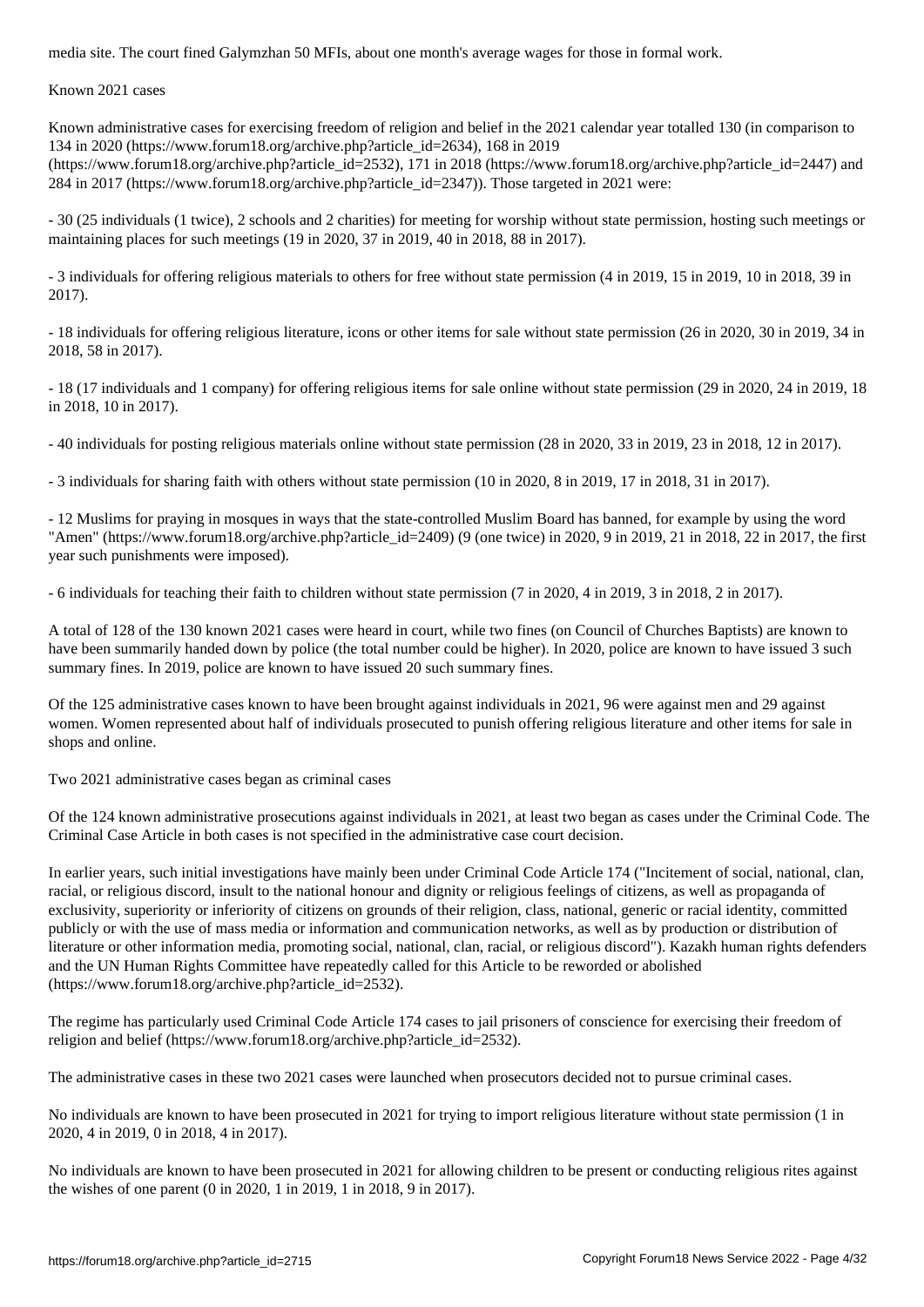of worship, for example not having enough video cameras (0 in 2020, 2 in 2019, 2 in 2018, 5 in 2017).

No individuals are known to have been prosecuted in 2021 for failing to pay earlier fines to punish them for exercising the right to freedom of religion or belief without state permission (0 in 2020, 0 in 2019, 2 in 2018, 2 in 2017).

No foreign citizens are known to have been ordered deported in 2021 (0 in 2020, 0 in 2019, 1 in 2018, 2 in 2017).

Exit bans for earlier fines

When individuals fail or refuse to pay fines, their cases are handed to court bailiffs to recover the money. They can order funds to be deducted from wages, seize property in lieu, and ban individuals from leaving the country until a fine is paid. Those who refuse to pay repeated fines can remain on the exit ban list for many years.

Council of Churches Baptists refuse to seek state permission to exercise freedom of religion or belief (as is their right under international human rights commitments). They also refuse to pay fines handed down to punish them for exercising freedom of religion or belief.

Several Council of Churches Baptists who have refused to pay earlier fines for exercising freedom of religion or belief remain on the Justice Ministry list of those banned from leaving the country. Among those on the Justice Ministry list as of 2 February 2022 are:

- Aleksandr Yalfimov from West Kazakhstan Region, banned since 14 November 2013;
- Sergei Krasnov from Oral, banned since 5 July 2017;
- Viktor Nelepin from Oral, banned since 5 July 2017 (plus 2 bans from 24 October 2018);
- Dmitry Isayev from Oral, banned since 24 October 2018;
- Nikolai Novikov from Oral, banned (most recently) since 30 July 2019;
- Eduard Neifeld from Almaty, banned since 23 August 2019;
- Denis Yenenko from North Kazakhstan Region, banned since 20 January 2020.

"I have been continuously banned from leaving Kazakhstan since October 2013," Council of Churches Baptist Nikolai Novikov told Forum 18 from Oral on 1 February 2022. "Of course I want to be able to travel abroad – I haven't been able to visit relatives in Russia. I've received many invitations but haven't been able to go to a single wedding."

Novikov has been repeatedly fined over many years for exercising freedom of religion or belief. However, his current exit ban relates to only one of the fines, handed down in April 2019 (https://www.forum18.org/archive.php?article\_id=2532), as the money for at least two other fines was ordered deducted from his wages. The court executor charged with recovering the unpaid fine is the court bailiff in Oral, Kairat Sarsekeyev.

"I went to Sarsekeyev and explained why we don't pay fines because we don't consider them right," Novikov told Forum 18. "He responded that it's all the same to him. 'You're guilty and you must pay,' he told me." Novikov added that bailiffs keep for themselves a percentage of the money they recover, possibly 20 per cent. "The more they force people to pay, the more they get personally."

Sarsekeyev did not answer his phone each time Forum 18 called on 2 February.

"I can't comment on court decisions"

Beimbet Manetov, head of the Department of Law Enforcement Practice in the Field of Religious Activities at the regime's Religious Affairs Committee (https://www.forum18.org/archive.php?article\_id=2409) (part of the Information and Social Development Ministry) insisted to Forum 18 on 1 February that individuals had to be fined if they break the law. Asked why courts punish individuals for exercising freedom of religion or belief, he responded: "I can't comment on court decisions."

However, Manetov claimed that there had been a "significant fall" in the number of such administrative cases compared to earlier years. "We concentrate more on warnings and explaining the law."

Manetov disputed Forum 18's figure of 129 administrative cases brought in 2021 to punish the exercise of freedom of religion or belief. However, he said he did not have the full figures to hand but offered to provide them. Forum 18 asked him for these figures in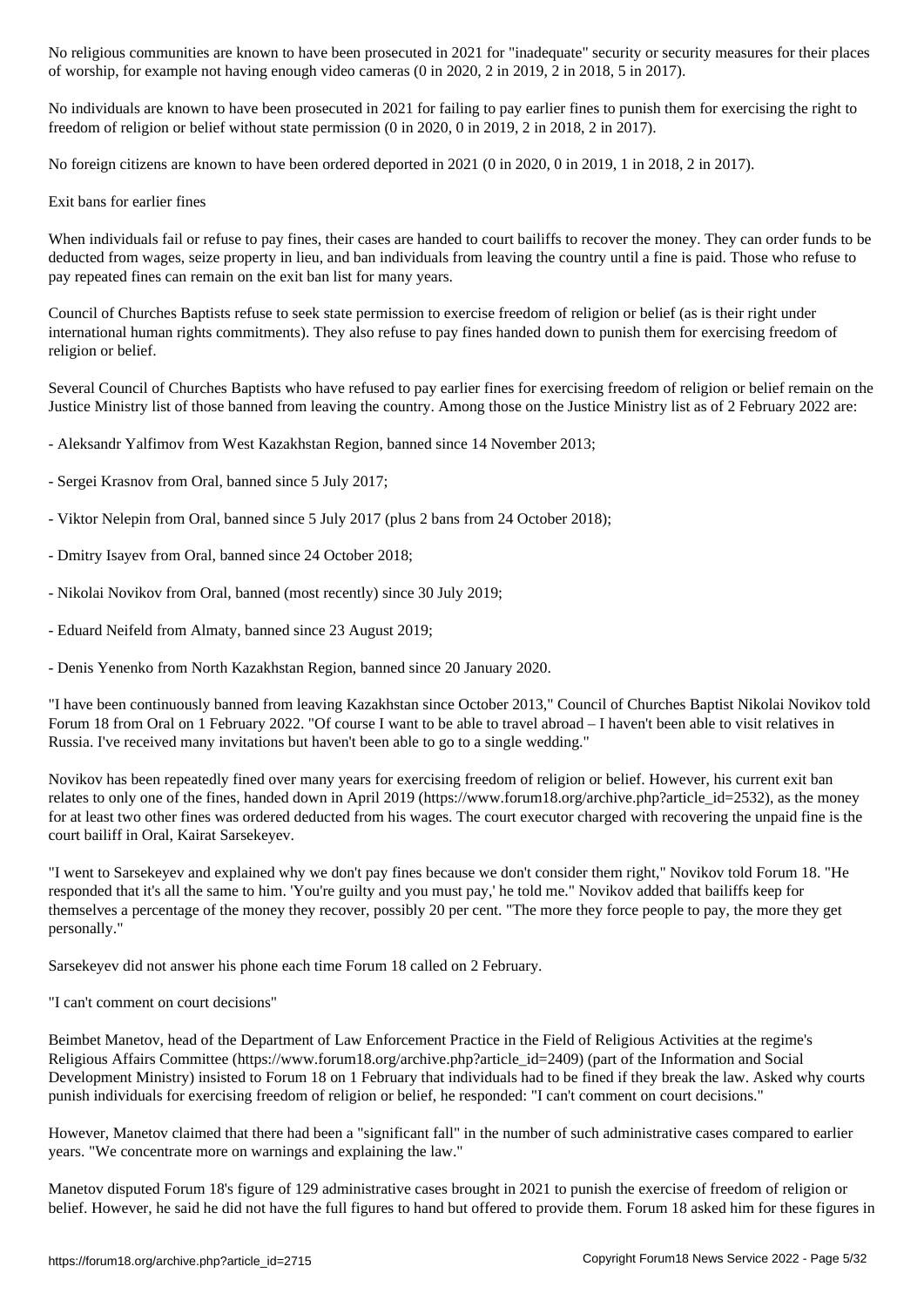Punishments to be reduced, but not abolished?

Beimbet Manetov, head of the Department of Law Enforcement Practice in the Field of Religious Activities, told Forum 18 that the Religious Affairs Committee has completed long-promised draft amendments to Administrative Code Article 490 (which punishes "Violating the Religion Law"). If adopted in current form, these would introduce a warning for a first "offence", with fines only for further "offences". They would also halve the level of the fines.

The Information and Social Development Ministry appears to have prepared these amendments in early 2021 (https://www.forum18.org/archive.php?article\_id=2691). Forum 18 has seen an initial text from July 2021.

Manetov claimed that the draft text has been published on the government website for draft laws to allow public scrutiny. Forum 18 could find no publicly available draft text.

The Religious Affairs Committee has sent the amendments to the Justice Ministry, Manetov added. The Justice Ministry is seeking approval for them from other government entities (presumably including the Interior Ministry and the National Security Committee secret police). They will then be sent for approval by the Prime Minister before being sent to Parliament. Manetov gave no timescale for their adoption.

Asked why Article 490 was not being completely abolished, Manetov declined to say. "These are very good amendments and a liberalisation which all support," he claimed.

==================================================

Full list of known 2022 administrative prosecutions

The list of known 2022 administrative prosecutions below is based on court decisions and other information known to Forum 18.

- Punishing meetings, rituals held without state permission

Known administrative cases: 30

Known convictions: 27

200 MFI fines (4 months' average wages): 4 fines

100 MFI fines (2 months' average wages): 1 fine

70 MFI fines (6 weeks' average wages): 2 fines

65 MFI fines (6 weeks' average wages): 1 fine

50 MFI fines (1 month's average wage): 10 fines

35 MFI fines (3 weeks' average wages): 9 fines

Three-month bans on activity: 18 bans

Muslims: 20 (one twice)

Protestants: 2 (both Council of Churches Baptists)

Hare Krishna: 1

Charities: 2

Schools: 2

Unknown faith: 2

Administrative Code Article 489, Part 9 punishes "Leadership of an unregistered, halted, or banned religious community or social organisation" with a fine of 100 MFIs.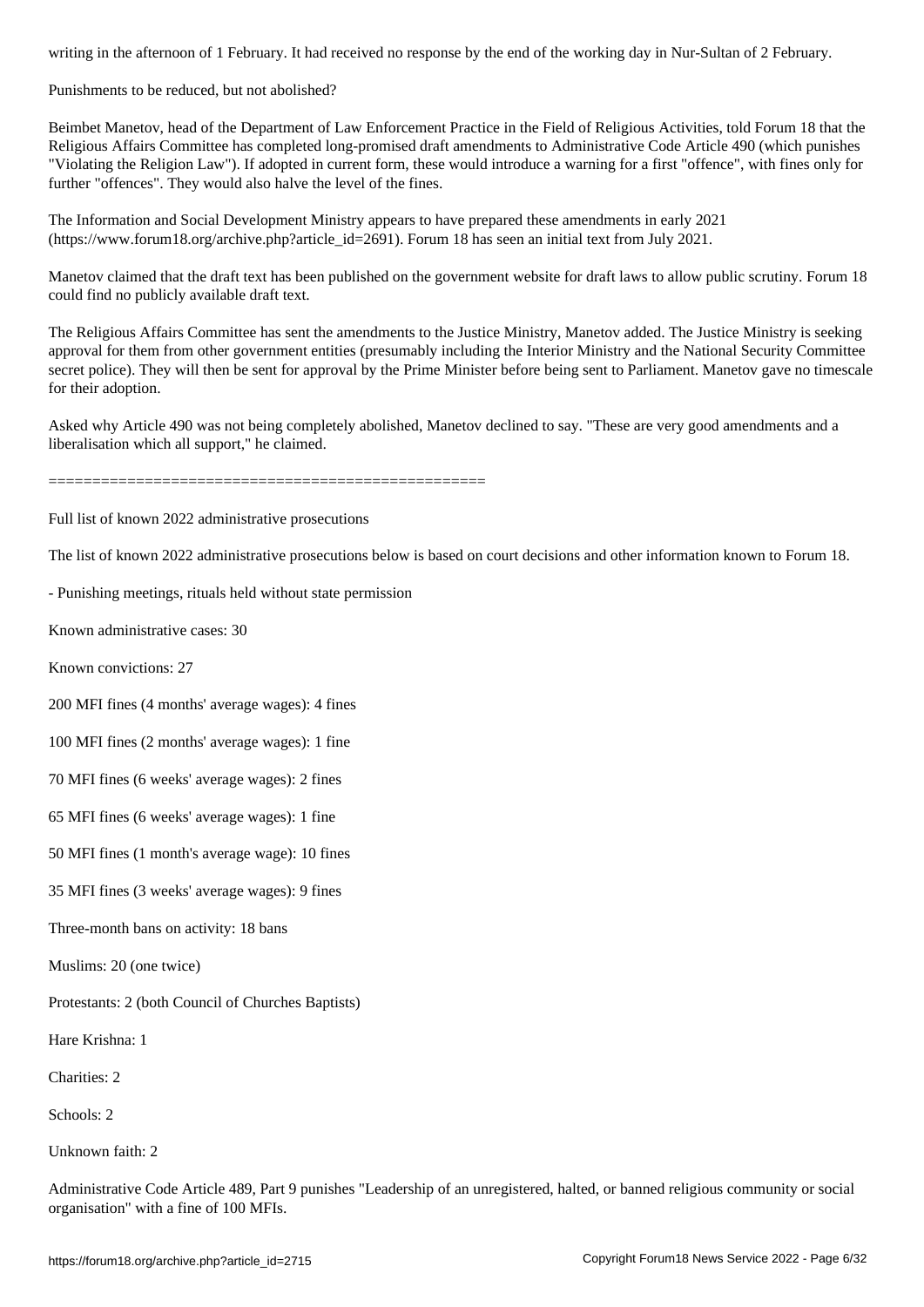Administrative Code Article 489, Part 10 punishes "Participation in an unregistered, halted, or banned religious community or social organisation" with a fine of 50 MFIs.

Administrative Code Article 490, Part 1, Point 1 punishes "violation of procedures established in law for conducting rites, ceremonies and meetings". Punishment for individuals is a fine of 50 MFIs, and for organisations a fine of 200 MFIs and a three-month ban on activity.

Administrative Code Article 490, Part 1, Point 3 punishes: "Violating the requirements of the Religion Law for .. import, manufacturing, production, publication and/or distribution of religious literature and other religious materials, and items for religious use". The punishment for individuals is a fine of 50 MFIs.

Administrative Code Article 490, Part 1, Point 4 punishes: "Violating the requirements of the Religion Law for .. building places of worship (facilities), or changing the usage (altering the functional designation) of buildings (facilities) into ritual buildings (facilities)". The punishment for individuals is a fine of 50 MFIs.

Administrative Code Article 490, Part 3 punishes: "Carrying out missionary activity without state registration (or re-registration), as well as the use by missionaries of religious literature, information materials with religious content or religious items without a positive assessment from a religious studies expert analysis (https://www.forum18.org/archive.php?article\_id=2409), and spreading the teachings of a religious group which is not registered in Kazakhstan". The punishment is a fine of 100 MFIs, with deportation if the individual is a foreign citizen.

The list below gives the date of initial decision by lower court or police, name of defendant, affiliation, court or police issuing decision, Administrative Code article, reason for prosecution, and outcome.

1) 8 January 2021

Dmitry Isayev, Council of Churches Baptist

Oral Police

Administrative Code Article 489, without state permission holding a meeting for worship (raided by police)

50 MFI fine

2) 8 January 2021

Vladimir Nelepin, Council of Churches Baptist

Oral Police

Administrative Code Article 489, without state permission holding a meeting for worship (raided by police)

50 MFI fine

3)14 January 2021

Abdulkarim Khasan, Muslim

Nur-Sultan Inter-District Specialised Administrative Court

Administrative Code Article 490, Part 3, without state permission holding talks on religion

70 MFI fine, overturned on appeal with right to seek compensation for "illegal prosecution"

4) 28 January 2021

Mukhammed Toleu, Muslim

Aktobe Specialised Administrative Court

Administrative Code Article 490, Part 1, Point 1, and Article 463, Part 1, without state permission maintaining prayer room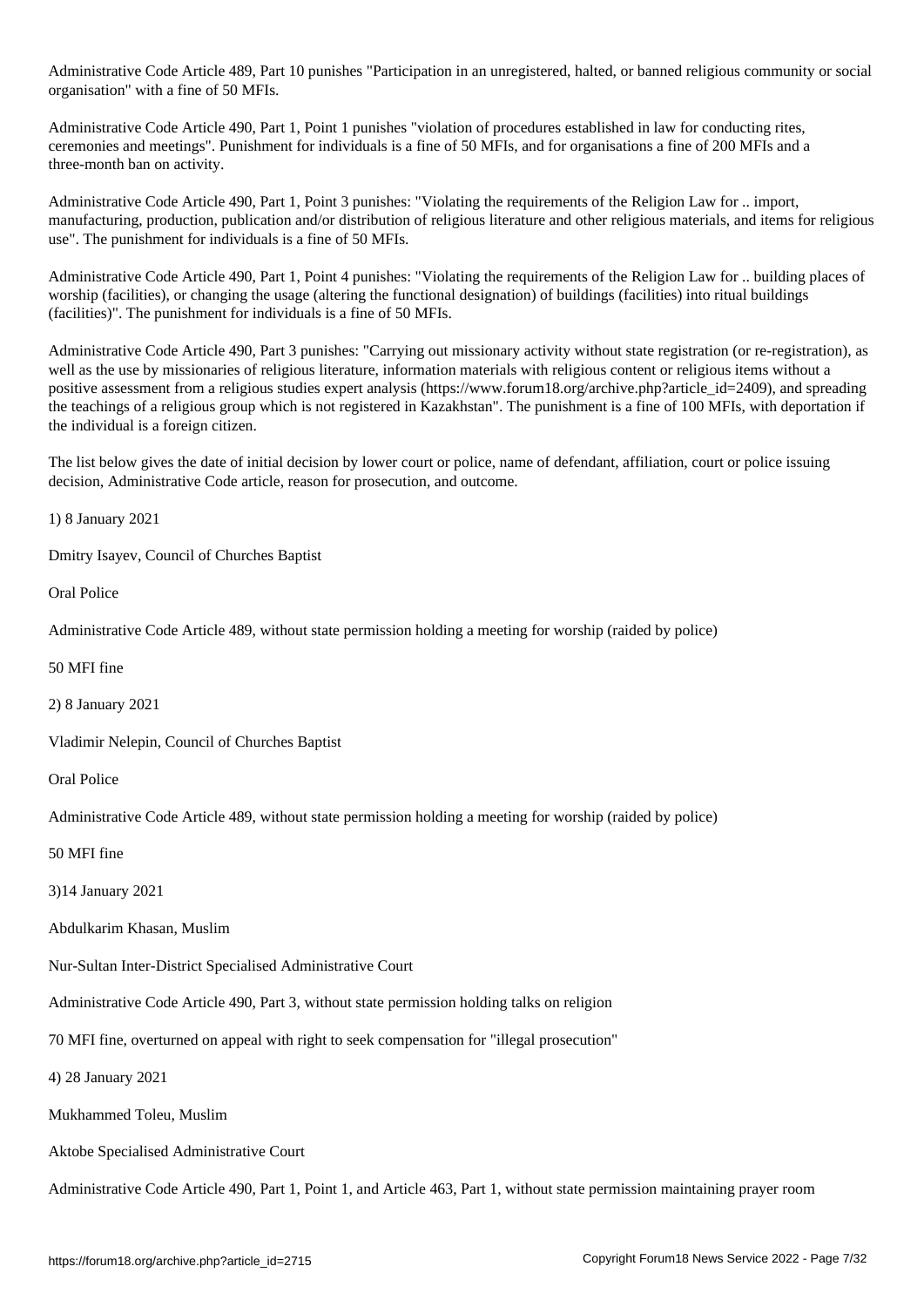(Toleu was later fined 200 MFIs for a second "offence" – see 25 March below)

5) 25 February 2021

Otyrar, charity

Nur-Sultan Inter-District Specialised Administrative Court

Administrative Code Article 490, Part 1, Point 1, without state permission maintaining prayer room

(Charity denied maintaining prayer room and said agreed visits from state-controlled Muslim Board (https://www.forum18.org/archive.php?article\_id=2409) imams had ended.)

200 MFI fine plus 3-month ban on prayer room, though no such prayer rooms are legal

6) 1 March 2021

Dias Gabibullauly, Muslim

Shymkent Specialised Administrative Court

Administrative Code Article 490, Part 1, Point 1, without state permission maintaining prayer room in fitness club

50 MFI fine plus 3-month ban on unspecified activity

7) 17 March 2021

Khakimzhan Valishov, Muslim

Aktau Specialised Administrative Court

Administrative Code Article 490, Part 1, Point 1, without state permission maintaining prayer room

35 MFI fine plus 3-month ban on unspecified activity

8) 17 March 2021

Erbolat Dzhuguniov, Muslim

Aktau Specialised Administrative Court

Administrative Code Article 490, Part 1, Point 1, without state permission praying and reading religious literature with Odilzhan Ermetov (see below)

50 MFI fine plus confiscation of 12 books and 10 calendars

9) 18 March 2021

Odilzhan Ermetov, Muslim

Aktau Specialised Administrative Court

Administrative Code Article 490, Part 1, Point 1, without state permission praying and reading religious literature with Erbolat Dzhuguniov (see above)

50 MFI fine plus 3-month ban on unspecified activity

10) 25 March 2021

Mukhammed Toleu, Muslim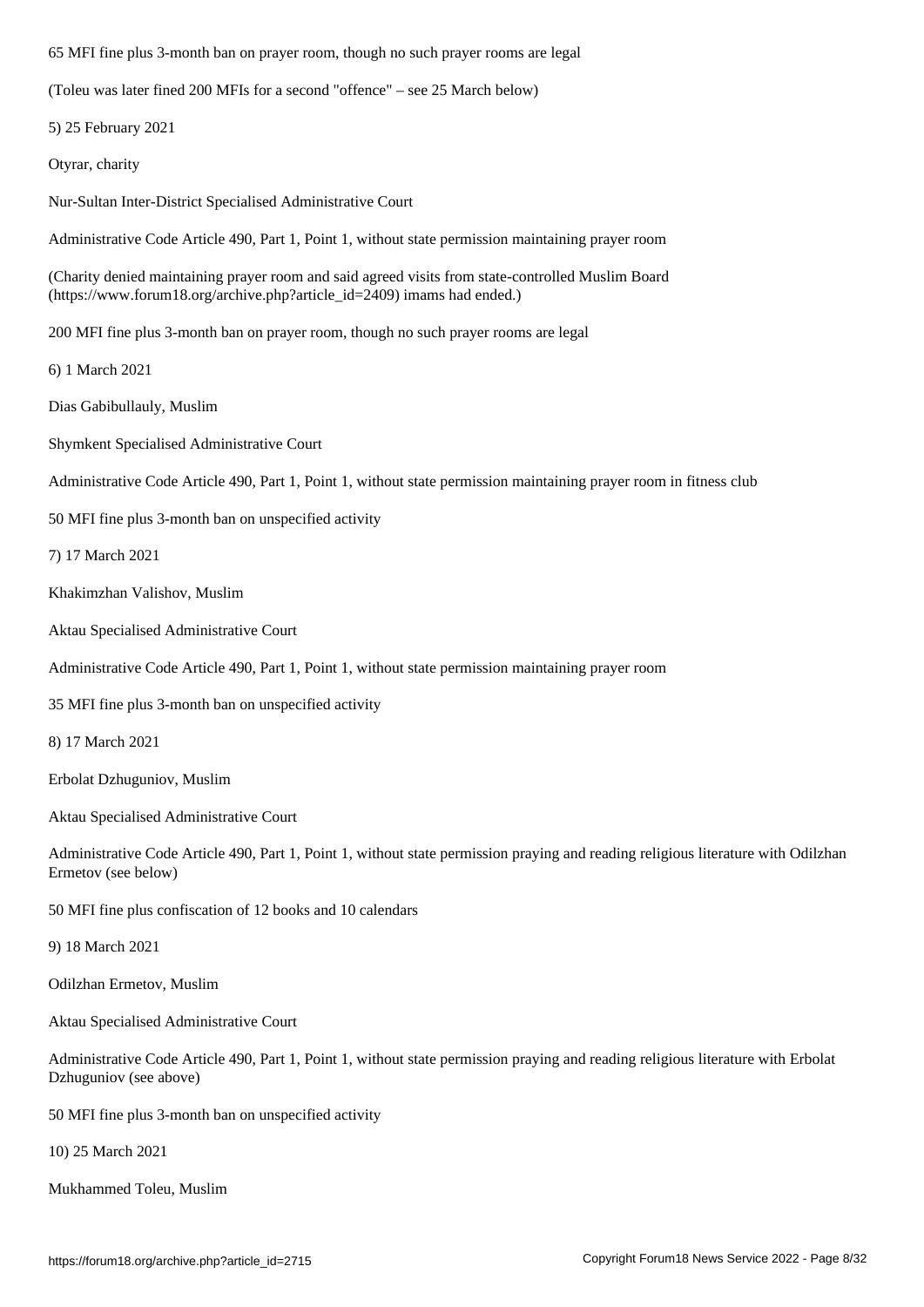Administrative Code Article 490, Part 8, for the second time (see above) maintaining prayer room

200 MFI fine

11) 26 March 2021

Osipenko School

Kyzylorda Specialised Administrative Court

Administrative Code Article 490, Part 1, Point 1, holding roundtable meeting on countering religious extremism and terrorism organised by city Akimat (administration) and addressed by local imam

Acquitted

12) 6 April 2021

Nesipkul Uteshova, unknown faith

Turkistan City Specialised Administrative Court

Administrative Code Article 490, Part 1, Point 4, without state permission turning house into place of worship

50 MFI fine plus 3-month ban on place of worship, though no place of worship without state permission to exist is legal

13) 16 April 2021

Ai-Saf private school

Almaty Inter-District Specialised Administrative Court

Administrative Code Article 490, Part 1, Point 1, without state permission maintaining prayer room

200 MFI fine plus 3-month ban on the school's activity

14) 20 April 2021

Daniyarbek Dzhumabayev, Muslim

Shymkent Specialised Administrative Court

Administrative Code Article 490, Part 1, Point 1, without state permission maintaining prayer room in cafe

50 MFI fine plus 3-month ban on prayer room, though no such prayer rooms are legal

15) 20 April 2021

Akimgaly Erkebai, Muslim

Shalkar District Court

Administrative Code Article 490, Part 1, Point 1, without state permission organising and leading Friday prayers in no longer registered mosque which he owns

50 MFI fine plus 3-month ban on conducting religious rituals

16) 28 April 2021

Dzhamal Bursalov, Muslim

Almaty Inter-District Specialised Administrative Court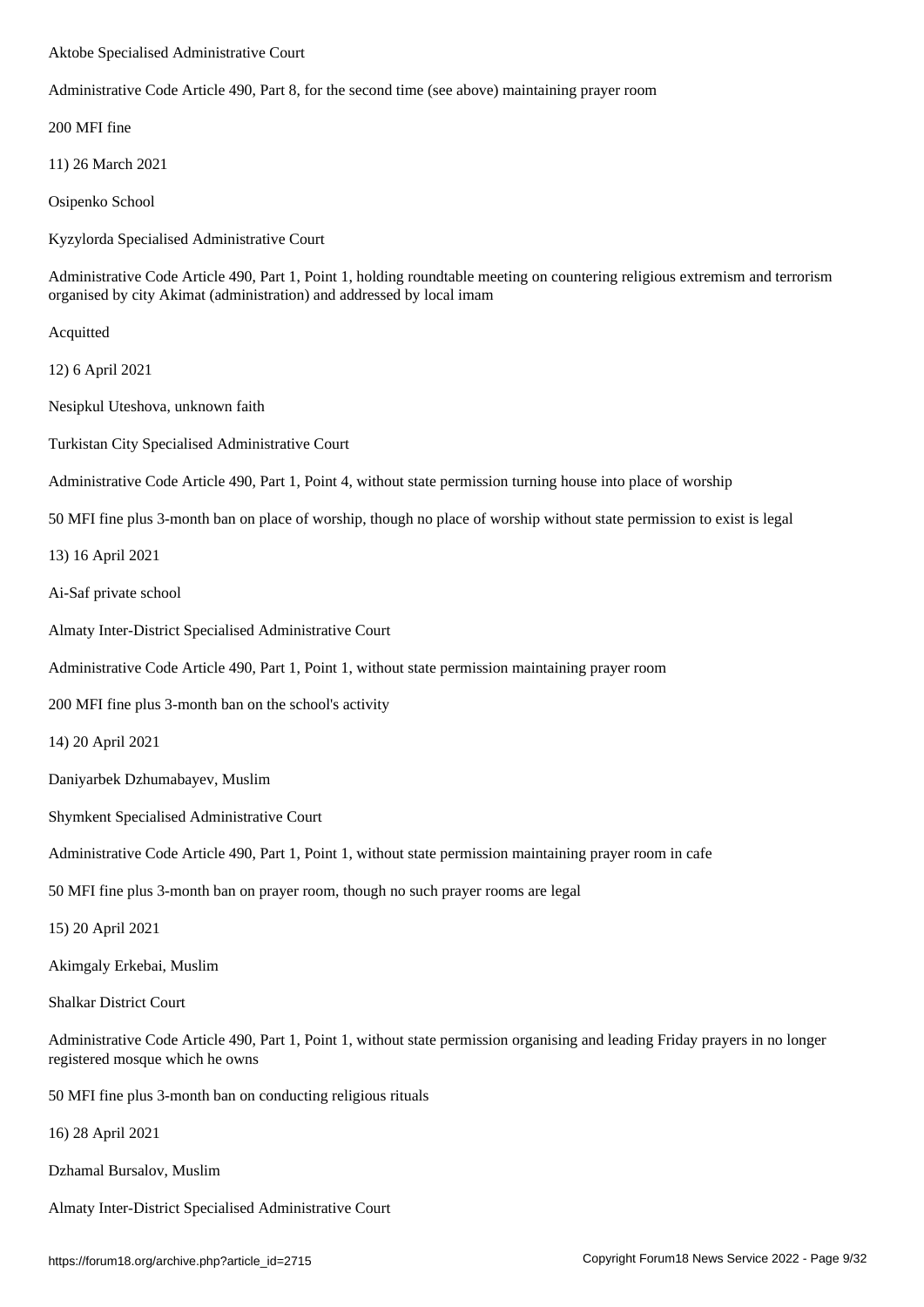$\mathcal{P}$  are 1, Point 1, Point 1, Point 1, without state permission maintaining permission maintaining prayer room in business centre. The state permission maintain  $\mathcal{P}$ 

35 MFI fine plus 3-month ban on unspecified activity

17) 14 May 2021

Aman Zhakselekov, Muslim

Nur-Sultan Inter-District Specialised Administrative Court

Administrative Code Article 490, Part 1, Point 1, without state permission maintaining prayer room (identified by police "Struggle with Extremism Department")

35 MFI fine plus 3-month ban on unspecified activity

18) 27 May 2021

Timur Seitov, Hare Krishna

Almaty Inter-District Specialised Administrative Court

Administrative Code Article 490, Part 1, Point 1, without state permission chanting Hare Krishna mantras on the street

50 MFI fine plus 3-month ban on unspecified activity

19) 9 June 2021

Estiyar Pirmakhanbetov, Muslim

Almaty Inter-District Specialised Administrative Court

Administrative Code Article 490, Part 1, Point 1, without state permission maintaining prayer room in business centre

35 MFI fine plus 3-month ban on unspecified activity

20) 18 June 2021

Nurbol Omirzakov, unknown faith

Almaty Inter-District Specialised Administrative Court

Administrative Code Article 490, Part 1, Point 1, without state permission holding religious meetings in home in June 2020

Case closed as deadline for lodging cases had passed

21) 12 August 2021

Danesh Piltan, Muslim

Taldykorgan Inter-District Specialised Administrative Court

Administrative Code Article 490, Part 1, Point 1, without state permission conducting Muslim marriage ceremony (Piltan is not an imam of the state-controlled Muslim Board (https://www.forum18.org/archive.php?article\_id=2409) and the only "offence" being prosecuted was holding a ceremony without state permission)

50 MFI fine

22) 12 August 2021

Akbope Ashimova, Muslim

Shymkent Inter-District Specialised Administrative Court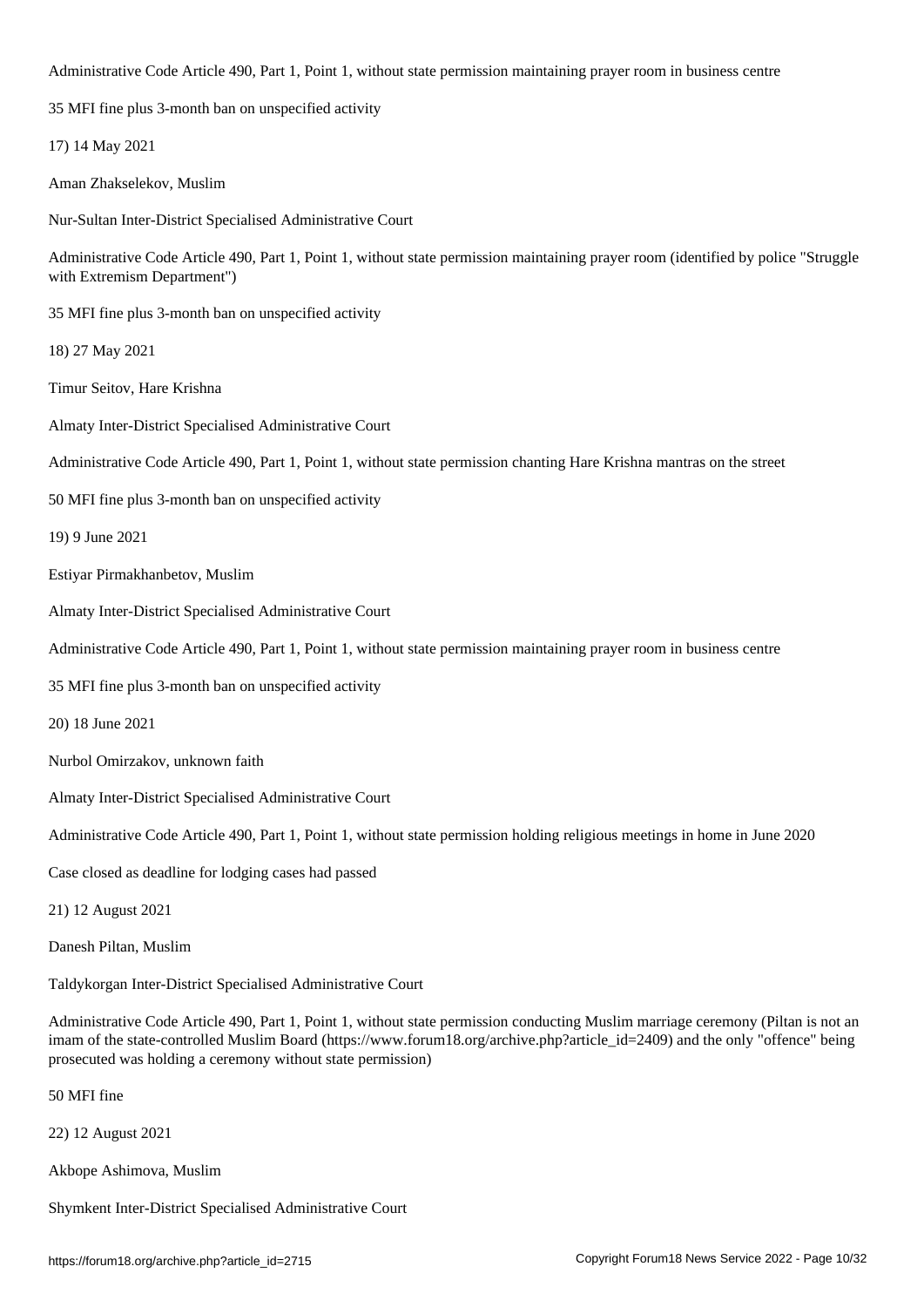Administrative Code Article 490, Part 3, holding lectures on Islam and Arabic in her home, decision says "she did not know that she had to obtain permission from the Spiritual Administration [Muftiate] to do so"

70 MFI fine

23) 16 August 2021

Birlik, charity

Atbasar Town Court

Administrative Code Article 490, Part 1, Point 1, without state permission holding prayers in charity office

200 MFI fine plus 3-month ban on unspecified activity

24) 12 October 2021

Davren Usenbayev, Muslim

Aktau Specialised Administrative Court

Administrative Code Article 490, Part 1, Point 1, without state permission holding prayers with others in work place on 10 August 2021, the festival of al-Hijra, the Islamic New Year

35 MFI fine plus 3-month ban on unspecified activity

25) 13 October 2021

Samat Tileibergenov, Muslim

Aktau Specialised Administrative Court

Administrative Code Article 490, Part 1, Point 1, without state permission holding prayers with others in work place on 10 August 2021, the festival of al-Hijra, the Islamic New Year

35 MFI fine plus 3-month ban on unspecified activity

26) 20 October 2021

Kadyrzhan Kosymbayev, Muslim

Aktau Specialised Administrative Court

Administrative Code Article 490, Part 1, Point 1, found holding prayers with colleagues at work without state permission on 10 August 2021, the festival of al-Hijra, the Islamic New Year

35 MFI fine plus 3-month ban on unspecified activity

27) 23 November 2021

Sanzhar Zhienbekov, Muslim

Shymkent Inter-District Specialised Administrative Court

Administrative Code Article 490, Part 3, without state permission holding lectures on Islam and Arabic in his home

100 MFI fine

28) 23 November 2021

Shokhrukh Vakhapov, Muslim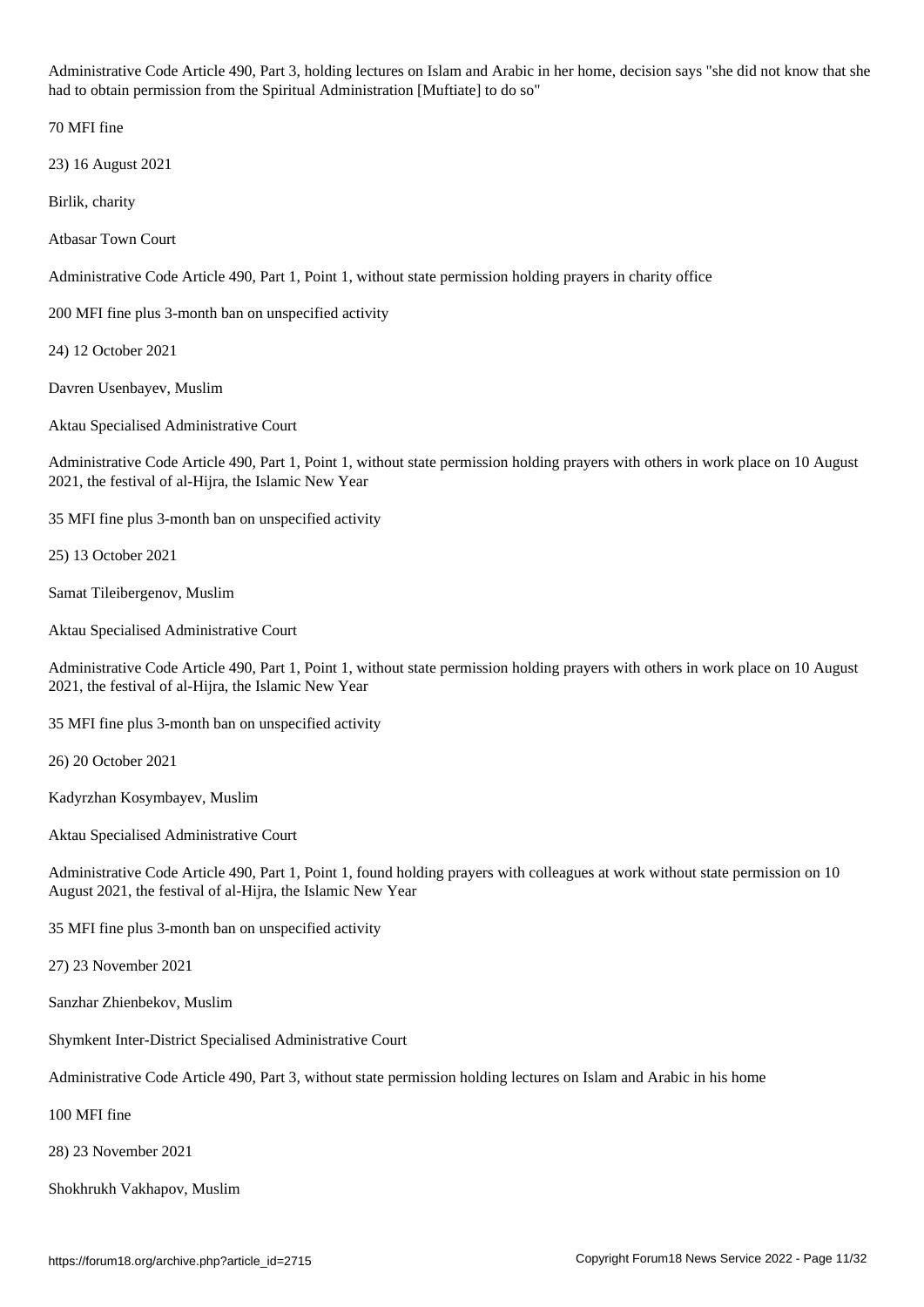Administrative Code Article 490, Part 1, Point 4, without state permission adapting his home to hold Koran lessons for women

35 MFI fine

29) 6 December 2021

Erbol Balmukhanov, Muslim

Zhilioi Town Court

Administrative Code Article 490, Part 1, Point 1, without state permission holding prayers with others in car park of work place

35 MFI fine plus 3-month ban on unspecified activity

30) 24 December 2021

Gulzhan Batenova, Muslim

Nur-Sultan Inter-District Specialised Administrative Court

Administrative Code Article 490, Part 3, Anti-Extremism Police found her holding lectures on Islam and Arabic while not registered as a "missionary" with the Religious Affairs Department

70 MFI fine

- Punishing offering free religious materials without state permission

Known administrative cases: 3

Known convictions: 2

50 MFI fines (1 month's average wage): 1 fine

35 MFI fines (3 weeks' average wages): 1 fine

Three-month bans on activity: 1 ban

Protestants: 1 (Council of Churches Baptist)

Unknown faith: 2

Administrative Code Article 490, Part 1, Point 3 punishes: "Violating the requirements of the Religion Law for .. import, manufacturing, production, publication and/or distribution of religious literature and other religious materials, and items for religious use". The punishment for individuals is a fine of 50 MFIs.

Administrative Code Article 490, Part 3 punishes: "Carrying out missionary activity without state registration (or re-registration), as well as the use by missionaries of religious literature, information materials with religious content or religious items without a positive assessment from a religious studies expert analysis, and spreading the teachings of a religious group which is not registered in Kazakhstan". The punishment is a fine of 100 MFIs, with deportation if the individual is a foreign citizen.

The list below gives the date of initial decision by lower court or police, name of defendant, affiliation, court or police issuing decision, Administrative Code article, reason for prosecution, and outcome.

1)18 January 2021

Nikolai Novikov, Council of Churches Baptist

Oral Specialised Administrative Court

Administrative Code Article 490, Part 1, Point 3, offering religious literature for free on the streets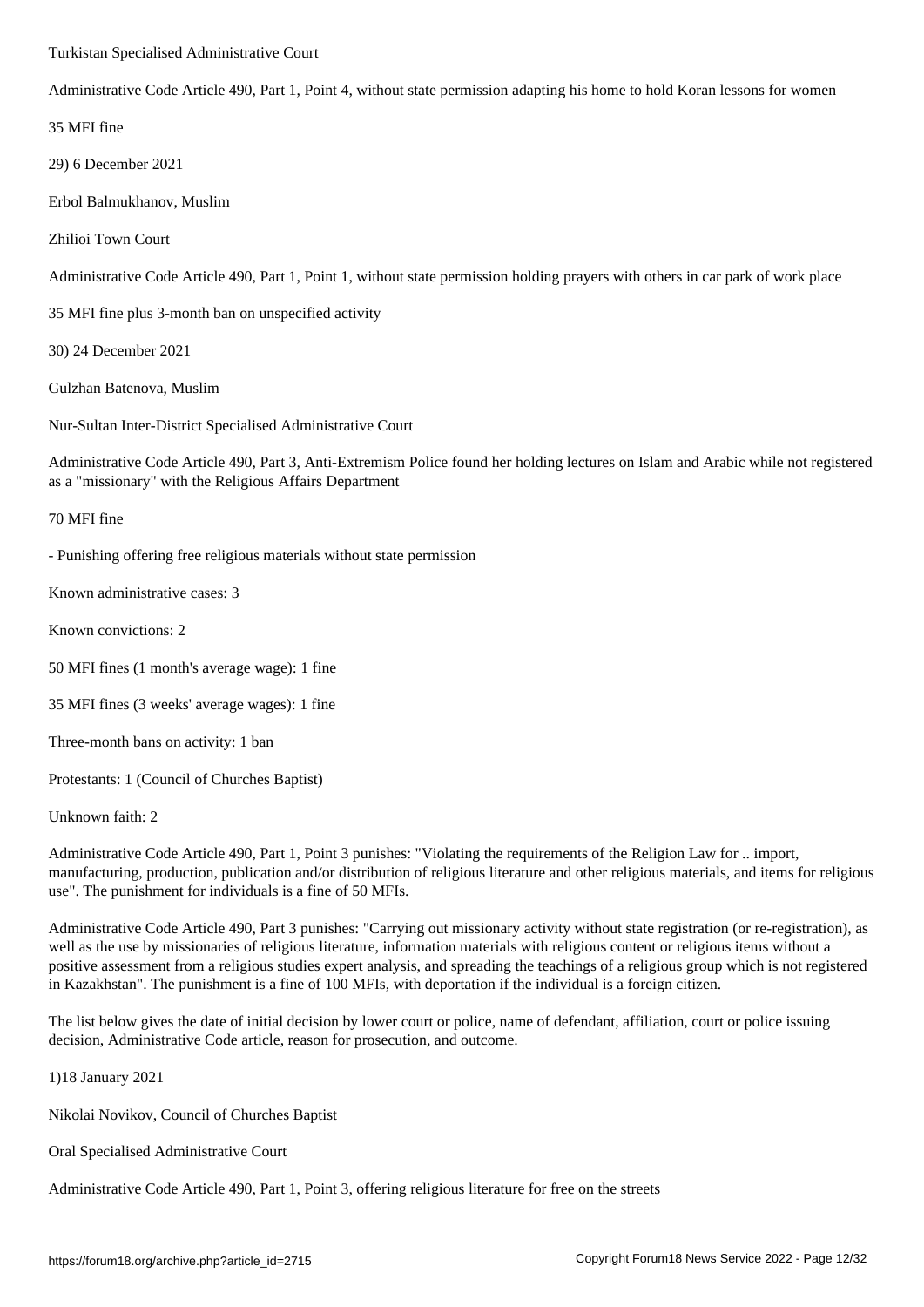|  |  |  | 2) 22 July 2021 |  |
|--|--|--|-----------------|--|
|--|--|--|-----------------|--|

Ivan Krylov, unknown faith

Almaty Inter-District Specialised Administrative Court

Administrative Code Article 490, Part 1, police found handing out leaflets on streets of Almaty

50 MFI fine plus 3-month ban on unspecified activity

3) 23 November 2021

Yuliya Pak, unknown faith

Kapshagai Town Court

Administrative Code Article 490, Part 1, Point 3, police found offering religious booklets in park

35 MFI fine

- Punishing offering religious literature, items for sale, without state permission

Known administrative cases: 18

Known convictions: 18

50 MFI fines (1 month's average wage): 1 fine

35 MFI fines (3 weeks' average wages): 17 fines

Three-month bans on activity: 14 bans

Confiscation of literature: 1 case

Commercial traders: 16

Private seller: 1

Muslim: 1

Administrative Code Article 490, Part 1, Point 3 punishes: "Violating the requirements of the Religion Law for .. import, manufacturing, production, publication and/or distribution of religious literature and other religious materials, and items for religious use". The punishment for individuals is a fine of 50 MFIs, and for legal entities 200 MFIs.

Administrative Code Article 490, Part 3 punishes: "Carrying out missionary activity without state registration (or re-registration), as well as the use by missionaries of religious literature, information materials with religious content or religious items without a positive assessment from a religious studies expert analysis (https://www.forum18.org/archive.php?article\_id=2409), and spreading the teachings of a religious group which is not registered in Kazakhstan". The punishment is a fine of 100 MFIs, with deportation if the individual is a foreign citizen.

The list below gives the date of initial decision by lower court or police, name of defendant, affiliation, court or police issuing decision, Administrative Code article, reason for prosecution, and outcome.

1) 2 February 2021

Kumiya Dadanova, commercial seller

Turkistan Specialised Administrative Court

Administrative Code Article 490, Part 1, Point 3, without state permission offering religious books for sale in shop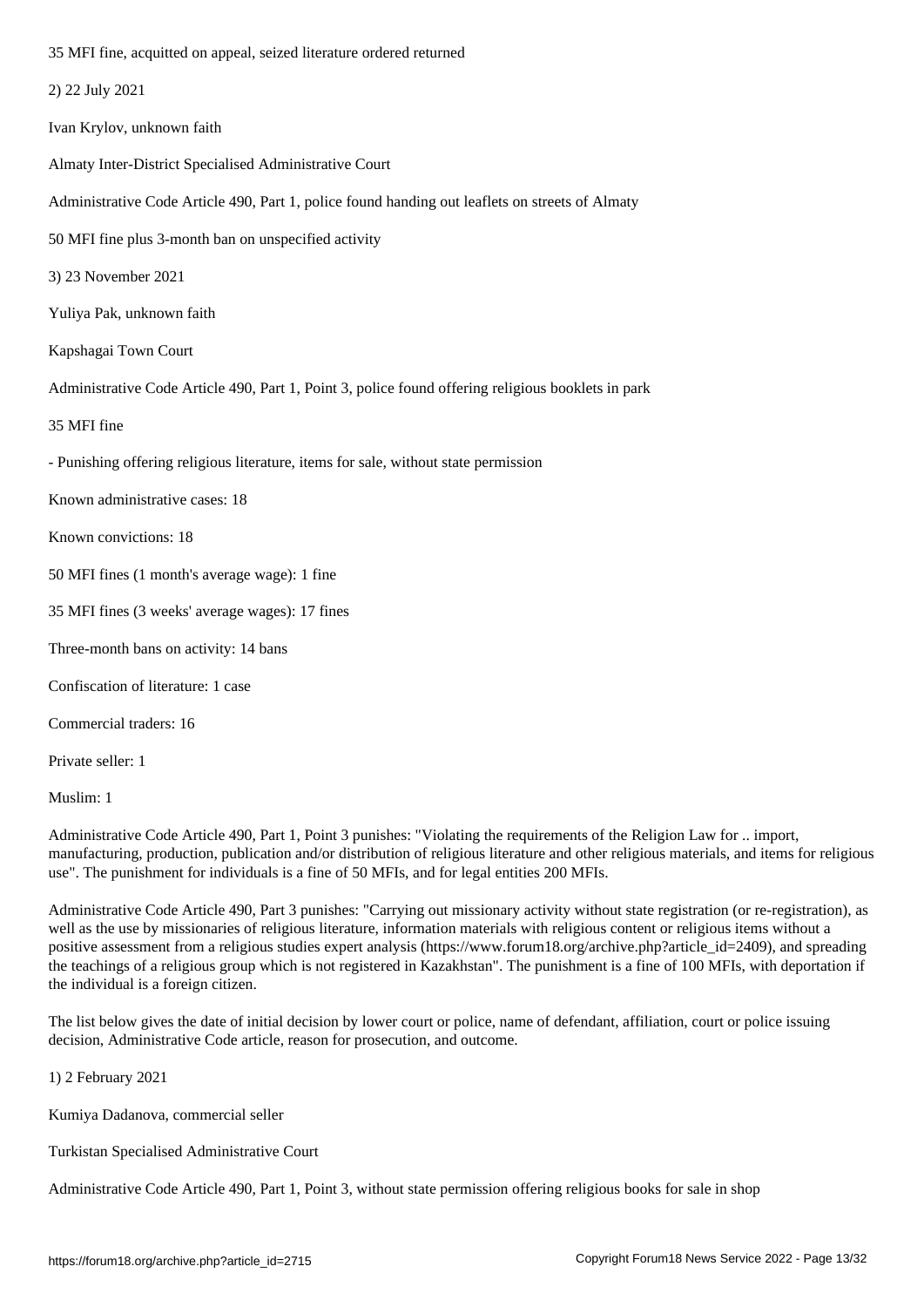| 2) 17 March 2021                                                                                                                                             |
|--------------------------------------------------------------------------------------------------------------------------------------------------------------|
| Maksat Dzhamiyev, commercial seller                                                                                                                          |
| Zhanaozen Specialised Administrative Court                                                                                                                   |
| Administrative Code Article 490, Part 1, Point 3, without state permission offering religious book for sale in shop                                          |
| 35 MFI fine plus 3-month ban on unspecified activity                                                                                                         |
| 3) 26 March 2021                                                                                                                                             |
| Darya Porokhnya, commercial seller                                                                                                                           |
| Pavlodar Specialised Administrative Court                                                                                                                    |
| Administrative Code Article 490, Part 1, Point 3, without state permission offering one copy of the Koran for sale in shop                                   |
| (State "expert" analysis deemed it to be religious "with instructions on making the Muslim pilgrimage")                                                      |
| 35 MFI fine                                                                                                                                                  |
| 4) 22 April 2021                                                                                                                                             |
| Kopbolsyn Kosybayev, commercial seller                                                                                                                       |
| Zhambyl District Court                                                                                                                                       |
| Administrative Code Article 490, Part 3, without state permission offering Islamic books for sale in kiosk near mausoleum                                    |
| 35 MFI fine plus 3-month ban on unspecified activity                                                                                                         |
| 5) 22 April 2021                                                                                                                                             |
| Nurlan Zhadrayev, commercial seller                                                                                                                          |
| Zhambyl District Court                                                                                                                                       |
| Administrative Code Article 490, Part 3, without state permission offering 20 Islamic books for sale in kiosk near mausoleum                                 |
| 35 MFI fine plus 3-month ban on distributing religious materials                                                                                             |
| 6) 26 April 2021                                                                                                                                             |
| Zhumagul Turtayeva, commercial seller                                                                                                                        |
| Zhambyl District Court                                                                                                                                       |
| Administrative Code Article 490, Part 1, Point 3, without state permission offering Islamic books for sale in kiosk near mausoleum                           |
| 35 MFI fine plus 3-month ban on unspecified activity                                                                                                         |
| 7) 26 May 2021                                                                                                                                               |
| Temirlan Mursalim, commercial seller                                                                                                                         |
| Aktau Specialised Administrative Court                                                                                                                       |
| Administrative Code Article 490, Part 1, Point 3, without state permission offering Islamic books for sale on street on the evening of<br>the end of Ramadan |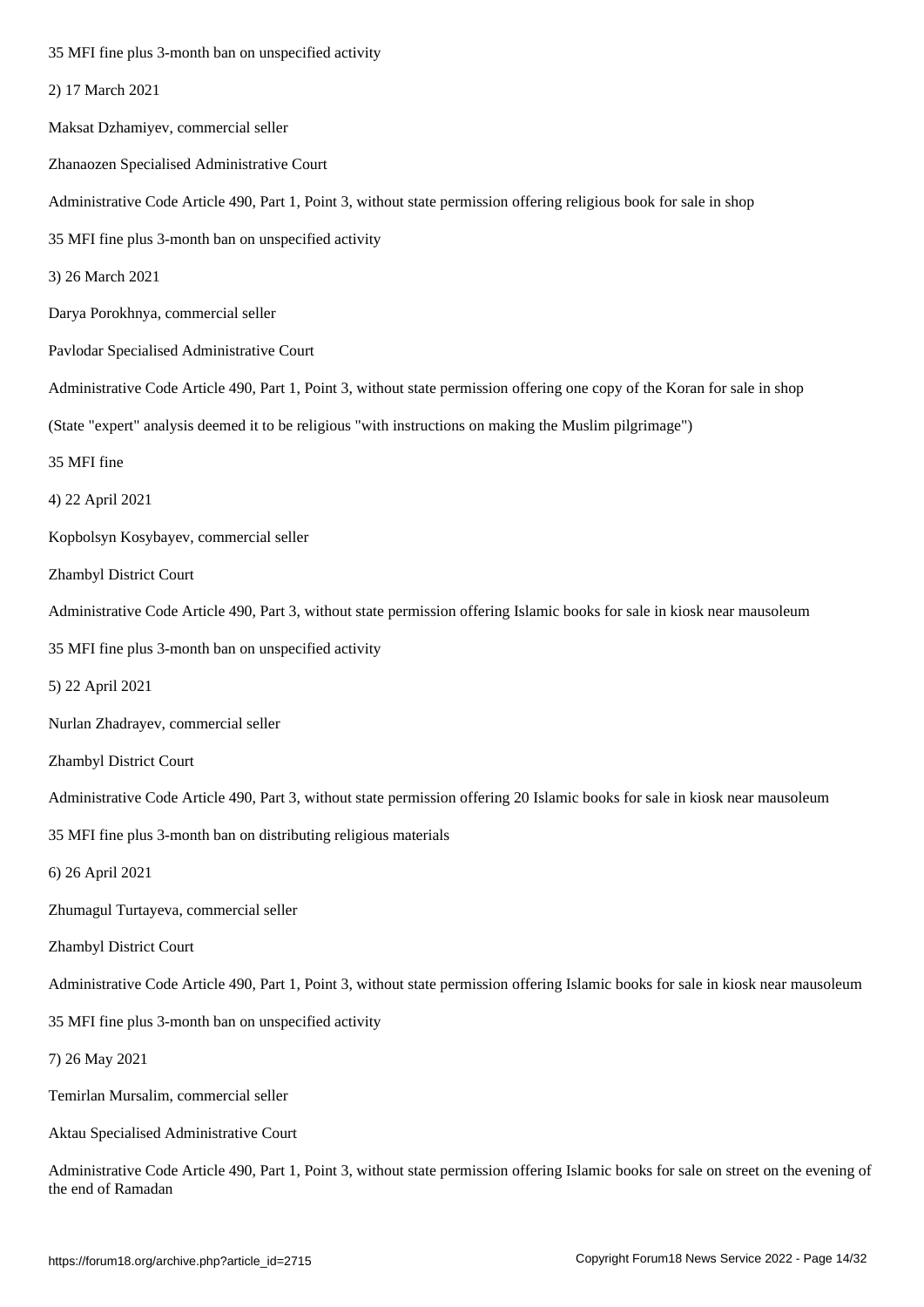- 8) 27 May 2021
- Ardakhgul Murzat, commercial seller
- Temirtau Specialised Administrative Court
- Administrative Code Article 490, Part 1, Point 3, without state permission offering religious books for sale in shopping centre kiosk
- 35 MFI fine
- 9) 31 May 2021
- Baurzhan Shindauletov, commercial seller
- Taldykorgan Inter-District Specialised Administrative Court
- Administrative Code Article 490, Part 1, Point 3, without state permission offering religious books for sale in shop
- 35 MFI fine plus 3-month ban on unspecified activity
- 10) 15 June 2021
- Al-Mukhammed Makhmut, commercial seller
- Aktau Specialised Administrative Court
- Administrative Code Article 490, Part 1, Point 3, without state permission offering religious book for sale in shop
- 35 MFI fine plus 3-month ban on unspecified activity
- 11) 21 June 2021
- Asiya Zhumasheva, commercial seller
- Taraz Specialised Administrative Court
- Administrative Code Article 490, Part 1, Point 3, without state permission offering religious items including books and Koran stands for sale in shop
- 50 MFI fine (reduced on appeal to 35 MFI fine, but 3-month ban on selling religious materials added at appeal)
- 12) 13 July 2021
- Dastan Tulebayev, commercial seller
- Almaty Inter-District Specialised Administrative Court
- Administrative Code Article 490, Part 1, Point 3, without state permission offering Islamic books and materials for sale in shop called "Muslim Shop"
- 140 MFI fine (reduced to 35 MFI fine on appeal) plus 3-month ban on selling religious literature
- 13) 29 July 2021
- Nurlan Kazhemanov, commercial seller
- Taldykorgan Inter-District Specialised Administrative Court
- Administrative Code Article 490, Part 1, Point 3, without state permission offering Islamic books for sale in kiosk near mosque (said had verbal permission from imam) and on Instagram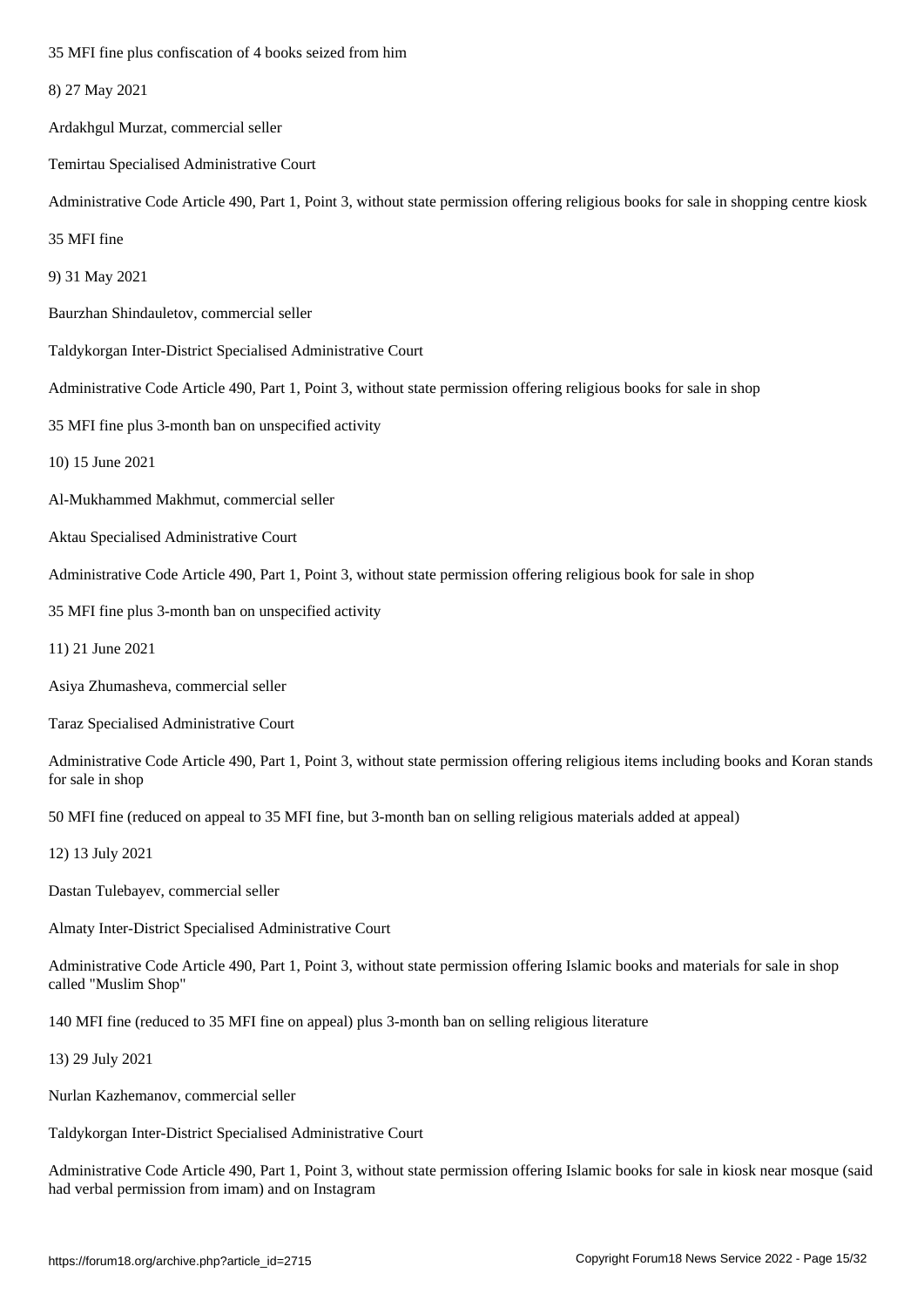- 14) 24 August 2021
- Rysgul Agiyan, commercial seller
- Taldykorgan Inter-District Specialised Administrative Court
- Administrative Code Article 490, Part 1, Point 3, without state permission offering Muslim books for sale in shop
- 35 MFI fine plus 3-month ban on unspecified activity
- 15) 25 August 2021
- Aidana Ismagulova, commercial seller
- Taldykorgan Inter-District Specialised Administrative Court

Administrative Code Article 490, Part 1, Point 3, without state permission offering religious books for sale in shop (identified by the police "Struggle with Extremism Department")

- 35 MFI fine plus 3-month ban on unspecified activity
- 16) 15 September 2021
- Rustam Turakhanov, private seller
- Nur-Sultan Inter-District Specialised Administrative Court
- Administrative Code Article 490, Part 1, Point 3, without state permission offering religious books for sale from car
- 35 MFI fine
- 17) 9 December 2021
- Nauryzbai Amanbayev, Muslim
- Shalkar Town Court
- Administrative Code Article 490, Part 1, Point 3, without state permission offering Muslim books for sale in mosque and on street
- 50 MFI fine plus 3-month ban on distributing religious literature
- 18) 30 December 2021
- Akmaral Erzhanova, commercial seller
- Atyrau Specialised Administrative Court
- Administrative Code Article 490, Part 1, Point 3, without state permission offering e-books on praying the namaz for sale in shop
- 35 MFI fine plus 3-month ban on unspecified activity
- Punishing offering religious literature, items for sale online
- Known administrative cases: 18
- Known convictions: 18
- 200 MFI fines (4 months' average wages): 1 fine
- 50 MFI fines (1 month's average wage): 3 fines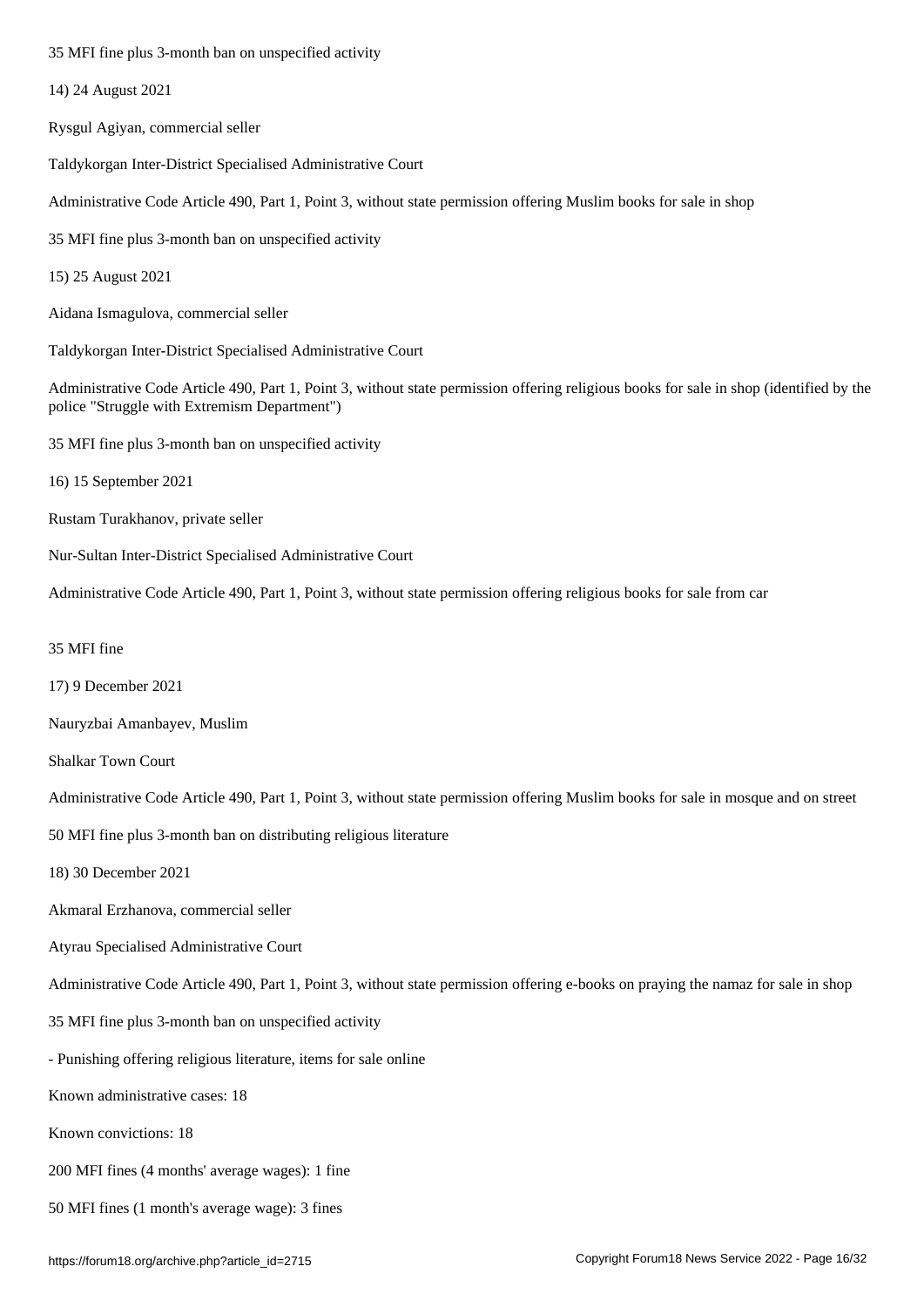35 MFI fines (3 weeks' average wages): 12 fines

Verbal reprimands: 2 reprimands

Three-month bans on activity: 8 bans

Private sellers: 17

Company: 1

Administrative Code Article 490, Part 1, Point 3 punishes: "Violating the requirements of the Religion Law for .. import, manufacturing, production, publication and/or distribution of religious literature and other religious materials, and items for religious use". The punishment for individuals is a fine of 50 MFIs.

The list below gives the date of initial decision by lower court or police, name of defendant, affiliation, court or police issuing decision, Administrative Code article, reason for prosecution, and outcome.

1) 5 January 2021

Boris Levchenko, seller

Oskemen Specialised Administrative Court

Administrative Code Article 490, Part 1, Point 3, without state permission offering one metal cross for sale online

35 MFI fine plus 3-month ban on unspecified activity

2) 6 January 2021

Askhat Kenesbayev, seller

Ekibastuz Specialised Administrative Court

Administrative Code Article 490, Part 1, Point 3, without state permission offering one Koran inherited from mother for sale online (State "expert" analysis (https://www.forum18.org/archive.php?article\_id=2409) found the Koran was religious and belonged to the Muslim faith)

35 MFI fine

3) 14 January 2021

Alyona Aidina, seller

Pavlodar Specialised Administrative Court

Administrative Code Article 490, Part 1, Point 3, without state permission offering one Koran for sale online

35 MFI fine

4) 12 February 2021

Vladimir Kolominsky, seller

Petropavl Specialised Administrative Court

Administrative Code Article 490, Part 1, Point 3, without state permission offering one Koran for sale online

35 MFI fine

5) 6 April 2021

Kuatbek Suraganov, seller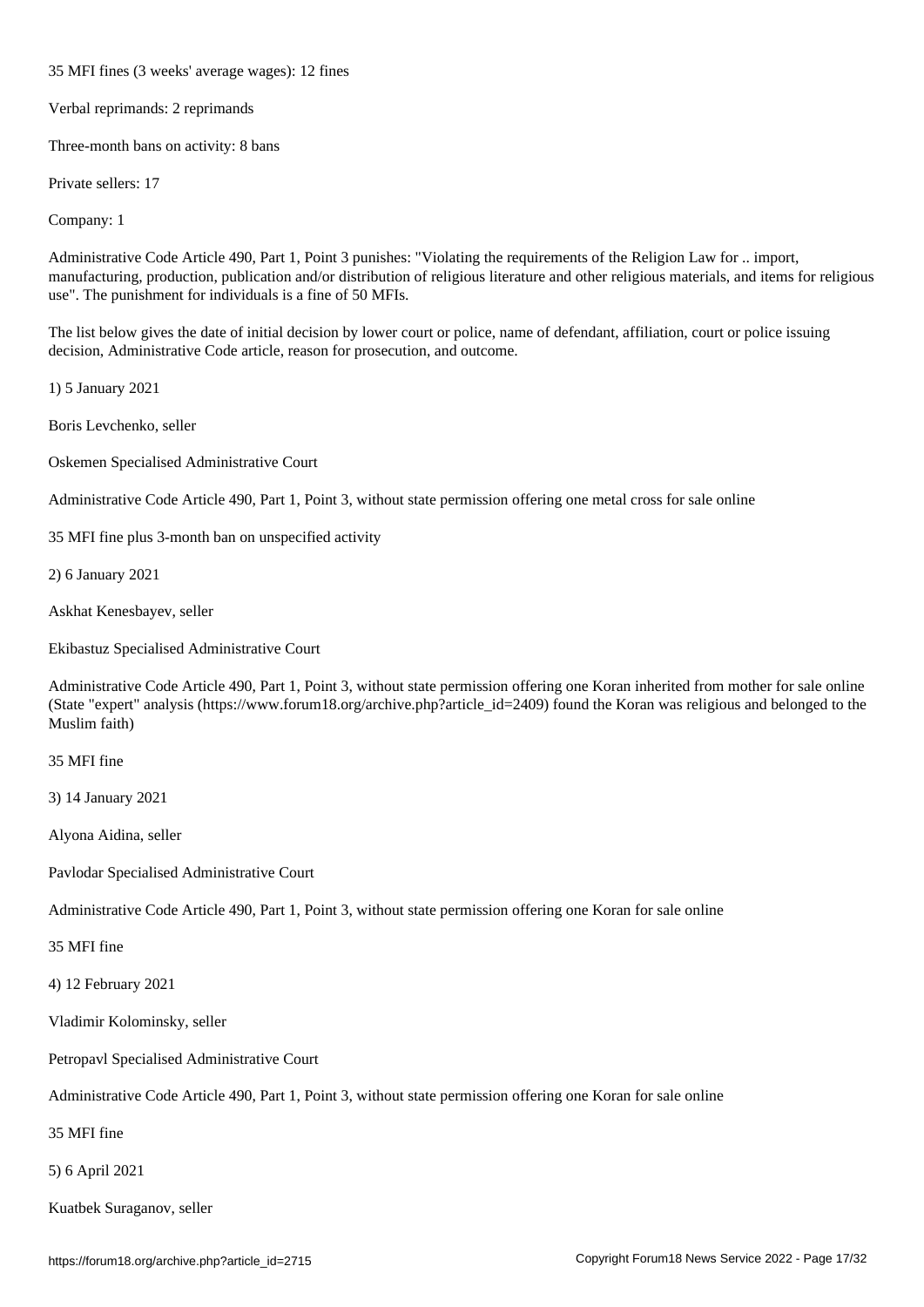Petropavl Specialised Administrative Court

Administrative Code Article 490, Part 1, Point 3, without state permission offering book and electronic tutor on how to pray the namaz for sale online

35 MFI fine plus 3-month ban on distributing religious materials

6) 12 April 2021

Vladimir Savvichev, seller

Petropavl Specialised Administrative Court

Administrative Code Article 490, Part 1, Point 3, without state permission offering 9 "The Bible for the Very Young" vinyl records for sale online

50 MFI fine plus 3-month ban on unspecified activity

7) 4 May 2021

Veronika Bezborodova, seller

Petropavl Specialised Administrative Court

Administrative Code Article 490, Part 1, Point 3, without state permission offering two Bible books for sale online (State "expert" analysis (https://www.forum18.org/archive.php?article\_id=2409) found that the Bible books were religious)

50 MFI fine (reduced to 35 MFI fine on appeal) plus 3-month ban on unspecified activity

8) 20 May 2021

Sabira Bakitova, seller

Nur-Sultan Inter-District Specialised Administrative Court

Administrative Code Article 490, Part 1, Point 3, without state permission offering one book on Orthodox icons for sale online

Verbal reprimand

9) 20 May 2021

Anna Yakushonok, seller

Nur-Sultan Inter-District Specialised Administrative Court

Administrative Code Article 490, Part 1, Point 3, without state permission offering one book "An Orthodox church" for sale online

Verbal reprimand

10) 7 June 2021

Aleksandr Novikov, seller

Oskemen Specialised Administrative Court

Administrative Code Article 490, Part 1, Point 3, without state permission offering one icon of the Mother of God inherited from grandmother for sale online (discovered by the police "Struggle with Extremism Department")

35 MFI fine

11) 24 June 2021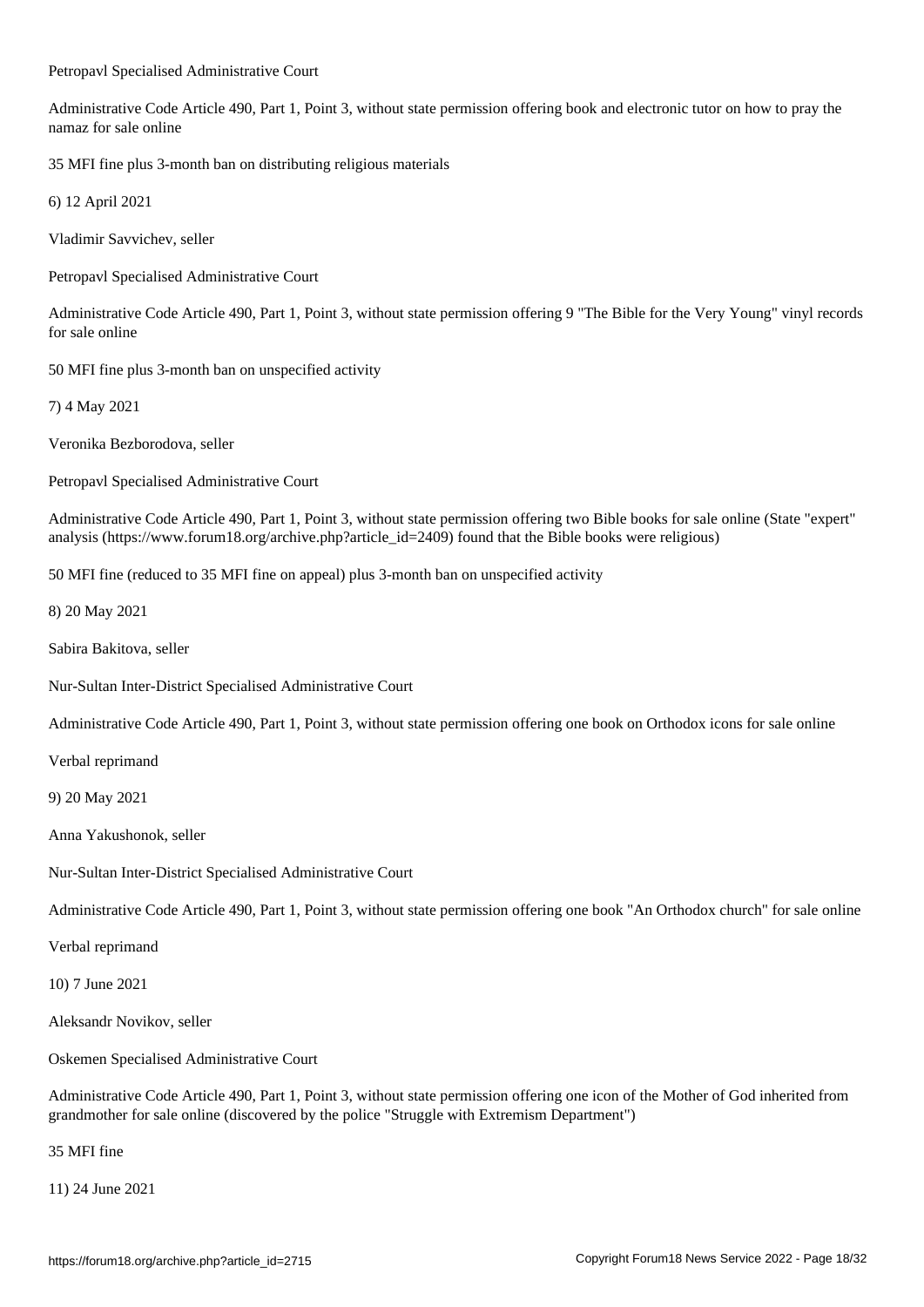Aktobe Specialised Administrative Court

Administrative Code Article 490, Part 1, Point 3, without state permission offering two Muslim books (one of them an e-book) for sale online

50 MFI fine plus 3-month ban on unspecified activity

12) 25 June 2021

Olga Belokrys, seller

Oskemen Specialised Administrative Court

Administrative Code Article 490, Part 1, Point 3, without state permission offering one icon of the Mother of God for sale online (discovered by the police "Struggle with Extremism Department")

35 MFI fine

13) 13 July 2021

Sergei Ogonkov, seller

Petropavl Specialised Administrative Court

Administrative Code Article 490, Part 1, Point 3, without state permission offering one Children's Bible for sale online (State "expert" analysis (https://www.forum18.org/archive.php?article\_id=2409) found its distribution in Kazakhstan was not banned)

35 MFI fine

14) 2 September 2021

Edige Kunzharikov, seller

Atyrau Specialised Administrative Court

Administrative Code Article 490, Part 1, Point 3, without state permission offering one Arabic-language book on the Koran for sale online

35 MFI fine plus 3-month ban on unspecified activity

15) 6 October 2021

Yelena Tertychnaya, seller

Balkhash Specialised Administrative Court

Administrative Code Article 490, Part 1, Point 3, without state permission offering one antiquarian copy of the Koran for sale online (State "expert" analysis (https://www.forum18.org/archive.php?article\_id=2409) found it "did not contain signs of extremism or terrorism and did not contradict Kazakhstan's laws")

35 MFI fine

16) 13 October 2021

Altyn Parak, company

Almaty Inter-District Specialised Administrative Court

Administrative Code Article 490, Part 1, Point 3, without state permission offering religious books for sale online

200 MFI fine plus 3-month ban on selling religious literature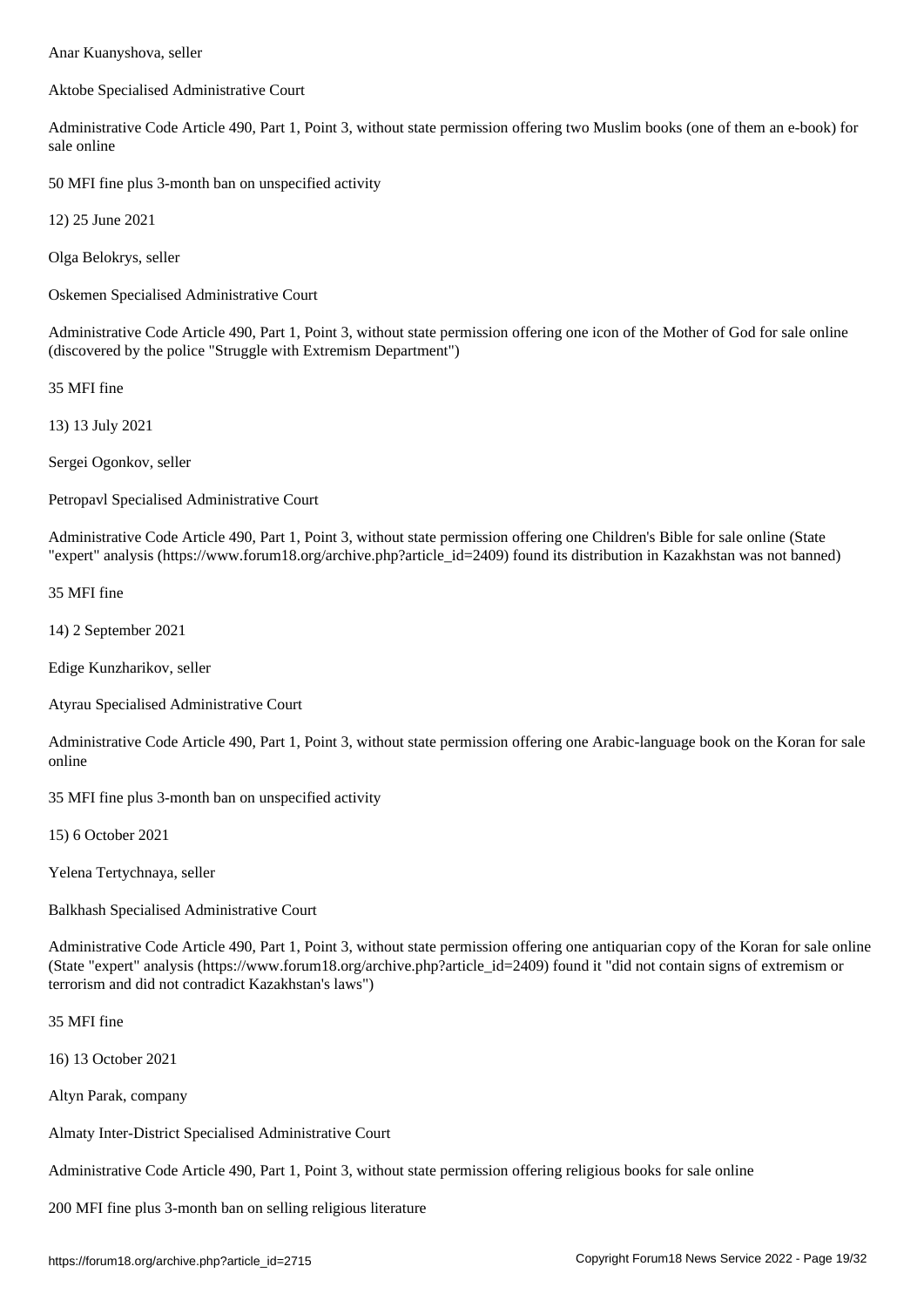Yuliya Yefremova, seller

 $17$  December 2021  $\sigma$ 

Ekibastuz Specialised Administrative Court

Administrative Code Article 490, Part 1, Point 3, without state permission offering books on "non-traditional Islam" for sale online on Instagram account (police seized books from her home)

35 MFI fine plus 3-month ban on unspecified activity

18) 13 December 2021

Marina Gubina, seller

Balkhash Specialised Administrative Court

Administrative Code Article 490, Part 1, Point 3, police "Struggle with Extremism Department" found her without state permission offering for sale online on Olx.kz one copy of the Russian translation of the book "Sons and Daughters of God" by Ellen White, a founder of the Seventh-day Adventist Church ("expert analysis" found it not to contain "signs of extremism or terrorism")

### 35 MFI fine

- Punishing posting religious materials online without state permission

Known administrative cases: 40

Known convictions: 37

Initial criminal cases: 2 cases

100 MFI fines (2 months' average wages): 1 fine

70 MFI fines (6 weeks' average wages): 1 fine

50 MFI fines (1 month's average wage): 9 fines

35 MFI fines (3 weeks' average wages): 24 fines

14 MFI fines (1 week's average wages): 2 fines

Three-month bans on activity: 19 bans

Acquitted/case closed: 3 cases

Muslims: 30

Jehovah's Witness: 1

Unknown faith: 9

Administrative Code Article 490, Part 1, Point 3 punishes: "Violating the requirements of the Religion Law for .. import, manufacturing, production, publication and/or distribution of religious literature and other religious materials, and items for religious use". The punishment for individuals is a fine of 50 MFIs.

Administrative Code Article 490, Part 3 punishes: "Carrying out missionary activity without state registration (or re-registration), as well as the use by missionaries of religious literature, information materials with religious content or religious items without a positive assessment from a religious studies expert analysis, and spreading the teachings of a religious group which is not registered in Kazakhstan". The punishment is a fine of 100 MFIs, with deportation if the individual is a foreign citizen.

Administrative Code Article 490, Part 8 punishes repeat violations of the Religion Law within one year, with fines on individuals of 200 MFIs.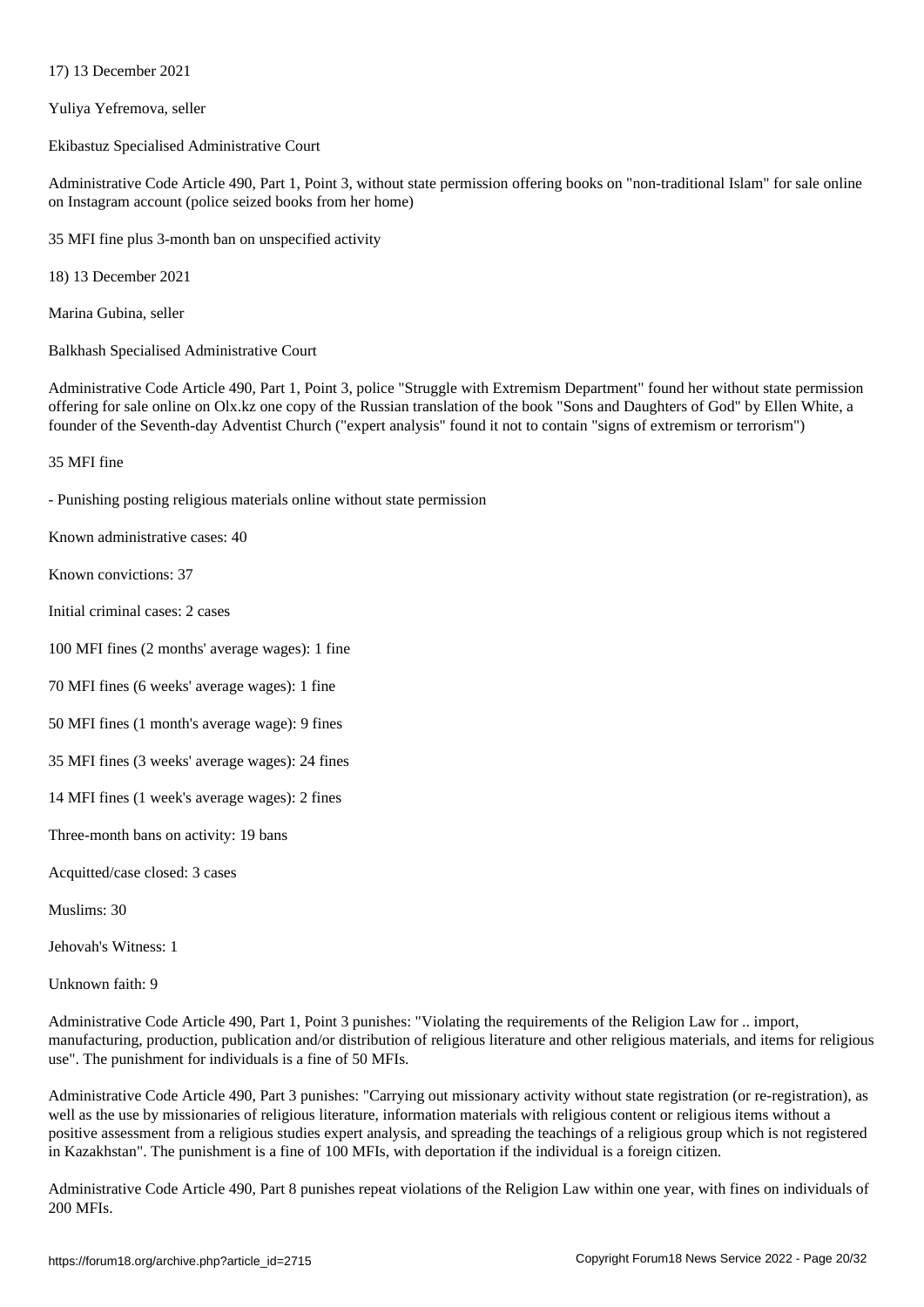The list below gives the date of initial decision by lower court or police, name of defendant, affiliation, court or police issuing decision, Administrative Code article, reason for prosecution, and outcome.

1) 19 January 2021

Almaz Dyusenov, Muslim

Atyrau Specialised Administrative Court

Administrative Code Article 490, Part 1, Point 3, posting "non-traditional" Islamic materials in Kazakh and Arabic on his Instagram account, which had 5 followers

35 MFI fine plus 3-month ban on unspecified activity

2) 16 February 2021

Gulmira Aituganova, Muslim

Atyrau Specialised Administrative Court

Administrative Code Article 490, Part 1, Point 3, posted quotes from the Koran on her VKontakte page ("expert analysis" found the verses were not "extremist" and not banned from use and distribution)

35 MFI fine plus 3-month ban on unspecified activity

3) 16 February 2021

Medet Dosanov, Muslim

Atyrau Specialised Administrative Court

Administrative Code Article 490, Part 1, Point 3, posted Islamic video and audio materials on his VKontakte page ("expert analysis" found the material was not "extremist" and not banned from use and distribution)

35 MFI fine plus 3-month ban on unspecified activity

4) 22 February 2021

Shamil Dzhakhparov, Muslim

Atyrau Specialised Administrative Court

Administrative Code Article 490, Part 1, Point 3, posted "non-traditional" Islamic videos on his Instagram account ("expert analysis" found the material was not "extremist" and not banned from use and distribution)

35 MFI fine plus 3-month ban on unspecified activity

5) 26 February 2021

Asylbek Kanatov, Muslim

Atyrau Specialised Administrative Court

Administrative Code Article 490, Part 1, Point 3, posted verses from the Koran on his VKontakte page

35 MFI fine plus 3-month ban on unspecified activity

6) 4 March 2021

Bolat Ensepov, Muslim

Atyrau Specialised Administrative Court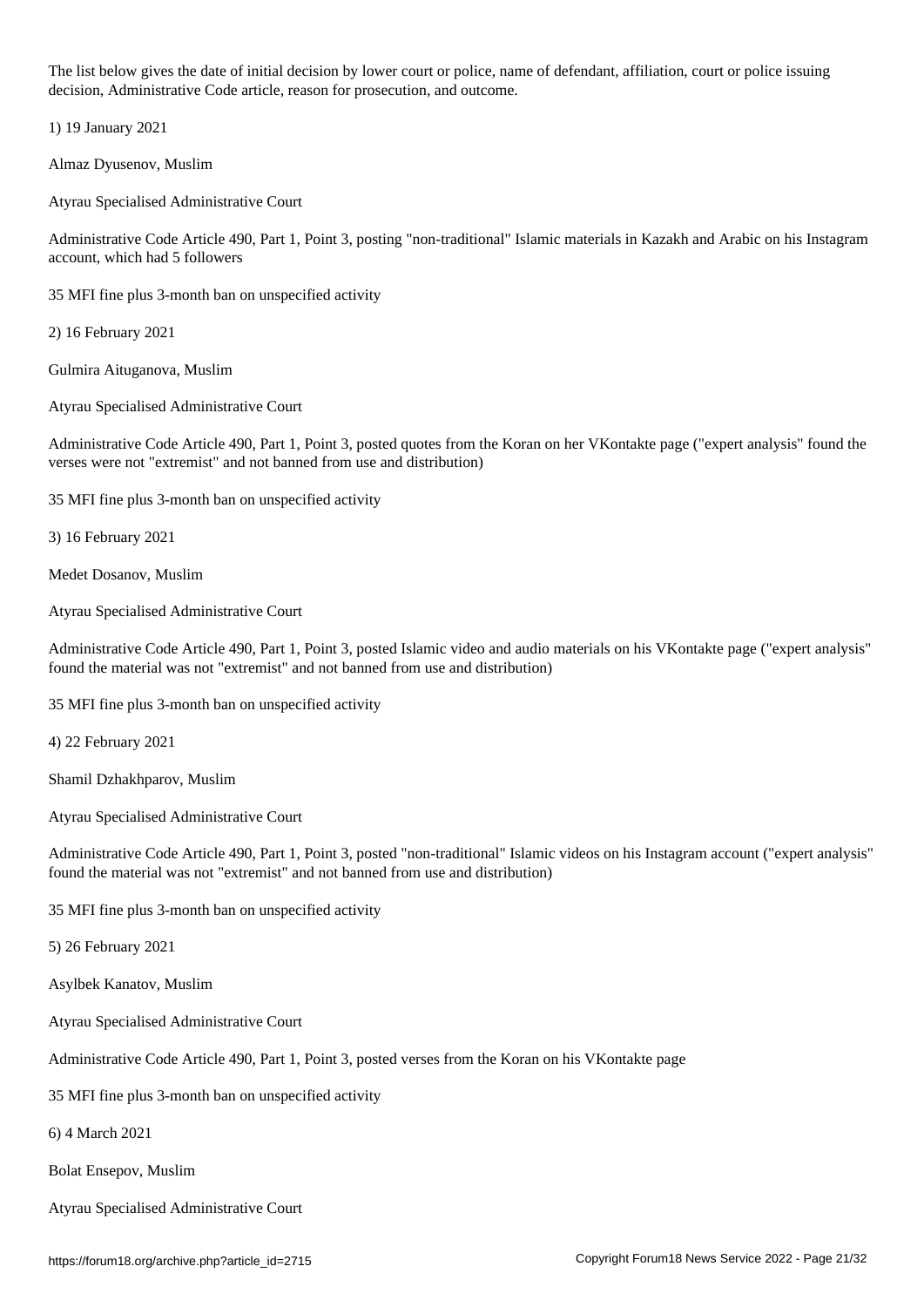Administrative Code Article 490, Part 1, Point 3, posted religious material on his Instagram account

35 MFI fine plus 3-month ban on unspecified activity

7) 18 March 2021

Nariman Nurgali, unknown faith

Satpayev Town Court

Administrative Code Article 490, Part 3, posted religious material on his VKontakte page (court decision said in one place some items had been declared "extremist", but in rest of verdict said they had "not been recommended for distribution in Kazakhstan")

100 MFI fine

8) 29 March 2021

Nazary Sadovin, Muslim

Temirtau Specialised Administrative Court

Administrative Code Article 490, Part 3, posted religious material on his VKontakte page

70 MFI fine (Prosecutor's Office appeal that Sadovin's actions had been mischaracterised as "missionary activity" rejected as appeal filed too late)

9) 19 April 2021

Kuanish Manabayev, Muslim

Shymkent Specialised Administrative Court

Administrative Code Article 490, Part 1, Point 3, posted religious audio and video recordings on his VKontakte page

50 MFI fine (though court's miscalculation put it at 46.6 MFIs), plus 3-month ban on unspecified activity

10) 27 April 2021

Arken Mamaraziyev, Muslim

Almaty Inter-District Specialised Administrative Court

Administrative Code Article 490, Part 1, Point 3, police found him posting audio recordings on his VKontakte page

50 MFI fine plus 3-month ban on unspecified activity

11) 28 April 2021

Murat Adilbekov, unknown faith

Shymkent Specialised Administrative Court

Administrative Code Article 490, Part 1, Point 3, posted audio and video recordings and photos on VKontakte page

50 MFI fine plus 3-month ban on unspecified activity

12) 29 April 2021

Almasbek Alibekov, unknown faith

Shymkent Specialised Administrative Court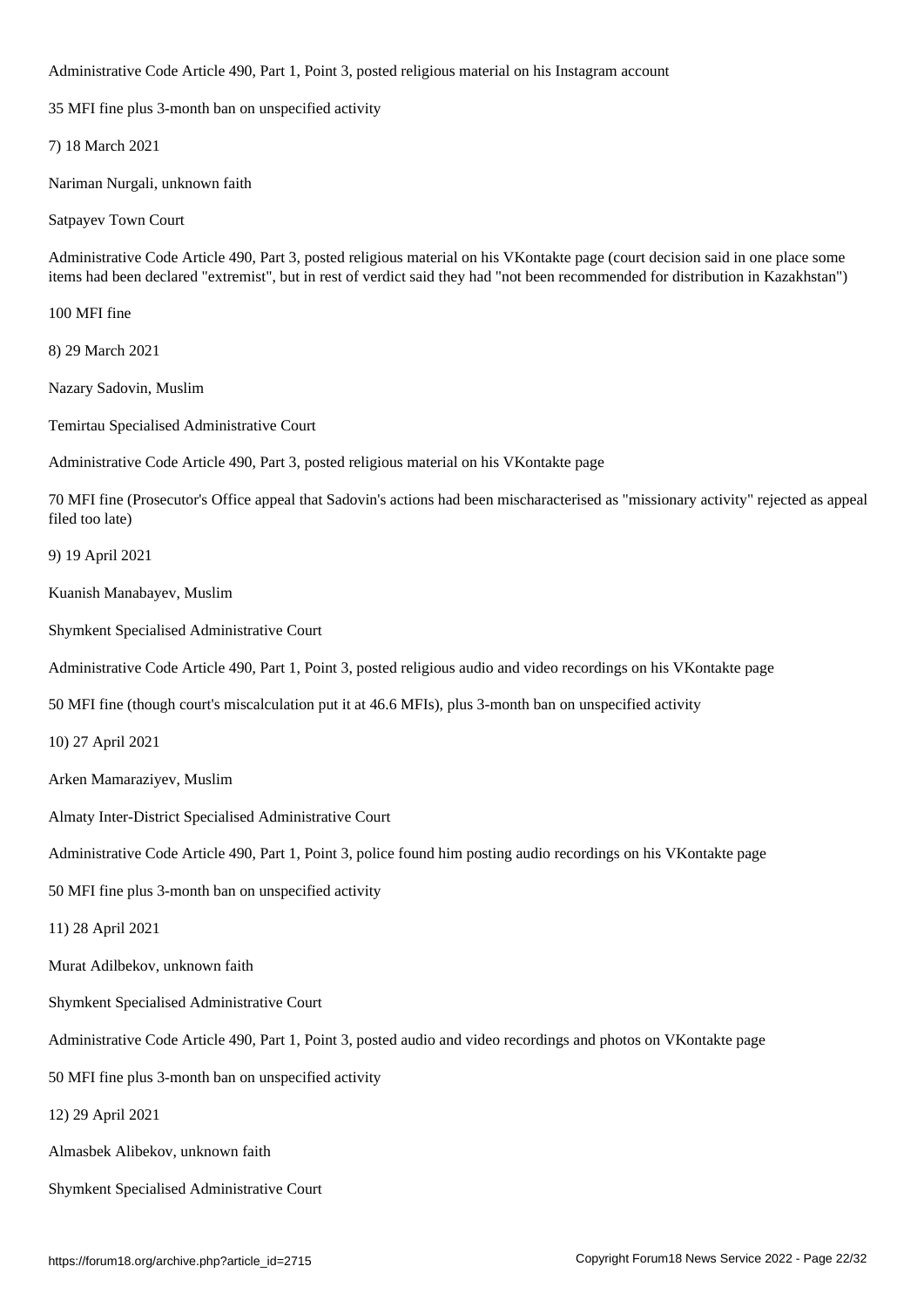| 50 MFI fine plus 3-month ban on unspecified activity                                                                                |
|-------------------------------------------------------------------------------------------------------------------------------------|
| 13) 25 May 2021                                                                                                                     |
| Darzhan Kudaibergenov, unknown faith                                                                                                |
| Balkhash Specialised Administrative Court                                                                                           |
| Administrative Code Article 490, Part 1, Point 3, posted audio-recording on VKontakte page                                          |
| 35 MFI fine                                                                                                                         |
| 14) 31 May 2021                                                                                                                     |
| Anara Musalimova, unknown faith                                                                                                     |
| Pavlodar Specialised Administrative Court                                                                                           |
| Administrative Code Article 490, Part 1, Point 3, posted audio-recordings on VKontakte page for personal use                        |
| Case closed, as not filed within the deadline                                                                                       |
| 15) 10 June 2021                                                                                                                    |
| Nurlan Abdikarimov, Muslim                                                                                                          |
| Temirtau Specialised Administrative Court                                                                                           |
| Administrative Code Article 490, Part 1, Point 3 (after criminal investigation closed), distributed Muslim texts online             |
| 35 MFI fine plus destruction of print-outs of texts and flash drives                                                                |
| 16) 22 June 2021                                                                                                                    |
| Kuandyk Karasayev, Muslim                                                                                                           |
| Kyzylkoga District Court                                                                                                            |
| Administrative Code Article 490, Part 1, Point 3, police found that he had posted religious texts on his Instagram account          |
| 35 MFI fine plus 3-month ban on unspecified activity                                                                                |
| 17) 13 July 2021                                                                                                                    |
| Zhadira Tazhiyeva, Muslim                                                                                                           |
| Aktau Specialised Administrative Court                                                                                              |
| Administrative Code Article 490, Part 1, shared one Islamic lecture on her VKontakte page                                           |
| 35 MFI fine                                                                                                                         |
| 18) 27 July 2021                                                                                                                    |
| Erlan Nurtoreyev, Muslim                                                                                                            |
| <b>Beineu District Court</b>                                                                                                        |
| Administrative Code Article 490, Part 1, Point 3, shared on his VKontakte page one Islamic lecture which officials said a court had |

banned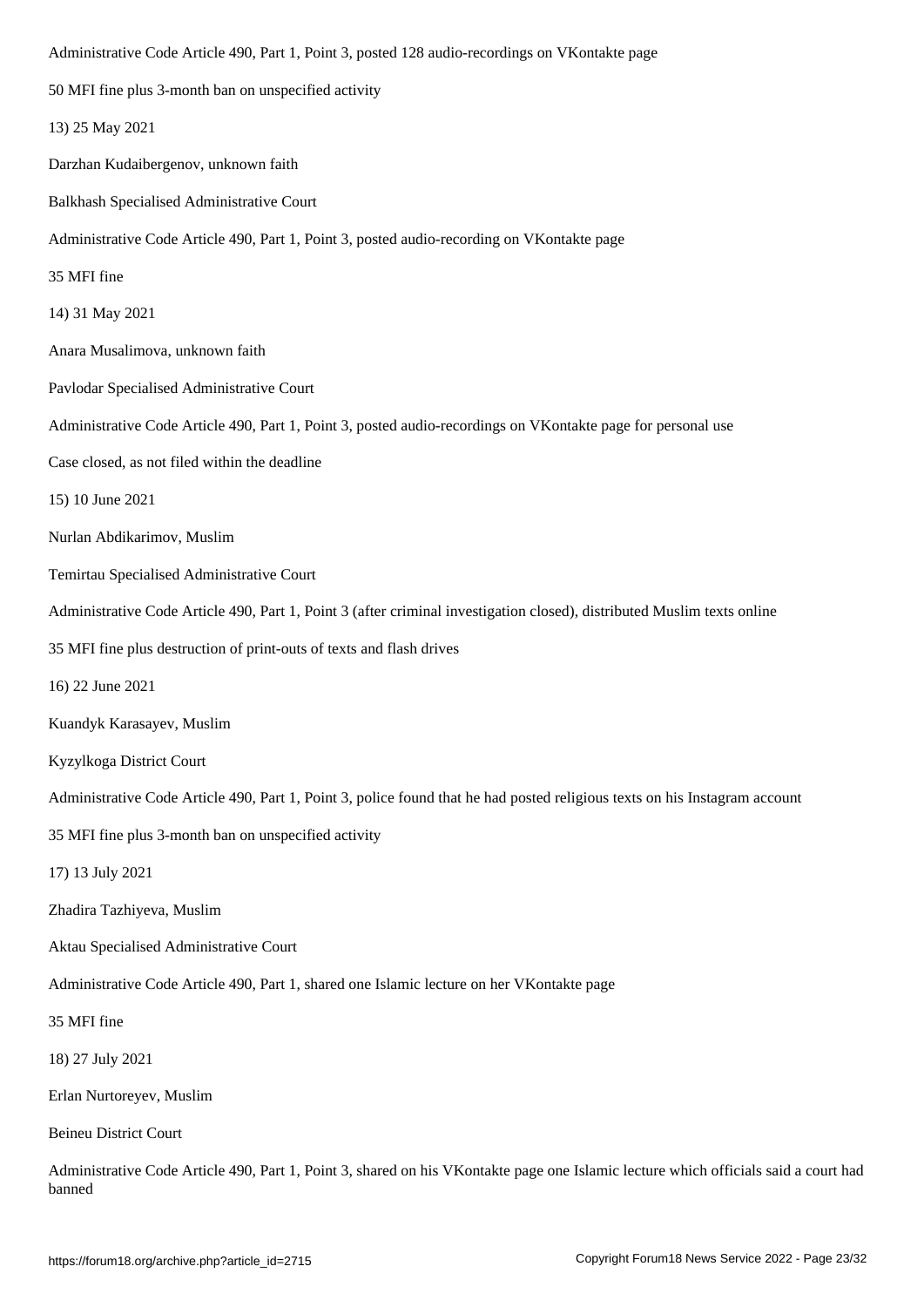19) 2 August 2021

Beibitbek Khairzhanov, Muslim

Beineu District Court

Administrative Code Article 490, Part 1, shared on his VKontakte page one Islamic lecture (which a court had banned as "extremist" in 2018, though Khairzhanov was punished solely for distributing unapproved religious material)

50 MFI fine plus 3-month ban on unspecified activity

20) 12 August 2021

Batyrbek Turlan, Muslim

Atyrau Specialised Administrative Court

Administrative Code Article 490, Part 1, Point 3, posted Islamic recordings on his VKontakte page

35 MFI fine plus 3-month ban on unspecified activity

21) 23 August 2021

Asel Kzylova, Muslim

Atyrau Specialised Administrative Court

Administrative Code Article 453, Part 2, Anti-Extremism Police found her posting audio and video-recordings and photos of Muslim preacher Daryn Mubarov on her VKontake page

14 MFI fine

22) 25 August 2021

Erken Akanov, Muslim

Petropavl Specialised Administrative Court

Administrative Code Article 490, Part 1, Point 3, Anti-Extremism Police found him distributing religious texts downloaded from YouTube to friends on WhatsApp

35 MFI fine (with copy of decision to be sent to police)

23) 31 August 2021

Omirbek Baidibek, Muslim

Nur-Sultan Inter-District Specialised Administrative Court

Administrative Code Article 490, Part 1, Point 3, posted religious materials on VKontakte page

35 MFI fine plus 3-month ban on unspecified activity

24) 31 August 2021

Ivan Kolyshkin, Muslim

Saran City Court

Administrative Code Article 490, Part 1, Point 3, posted religious video on his Instagram account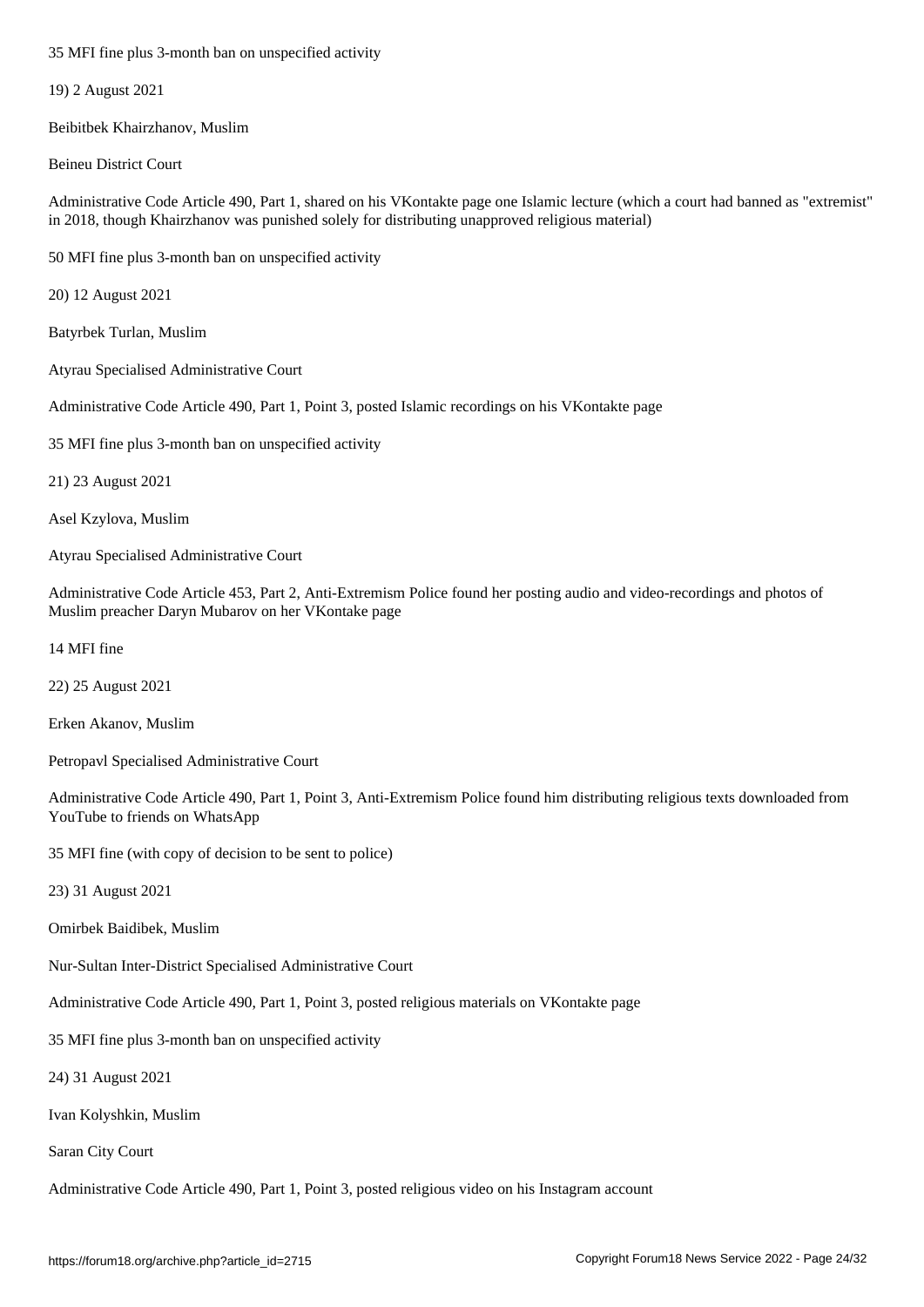| 25) 6 September 2021 |  |  |  |  |
|----------------------|--|--|--|--|
|----------------------|--|--|--|--|

Nadir Akhverdiyev, Muslim

Karaganda Inter-District Specialised Administrative Court

Administrative Code Article 490, Part 1, Point 3, distributed recordings which "differ from the tendency of Islam followed in Kazakhstan" downloaded from YouTube to friends on Instagram

35 MFI fine

26) 28 September 2021

Timur Bokayev, unknown faith

Aktau Specialised Administrative Court

Administrative Code Article 490, Part 1, Point 3, posted religious texts online 7 years earlier

35 MFI fine plus 3-month ban on unspecified activity

27) 5 November 2021

Kairat Bisengaziyev, Muslim

Atyrau Specialised Administrative Court

Administrative Code Article 490, Part 1, Point 3, posted Muslim texts online

35 MFI fine plus 3-month ban on unspecified activity

28) 10 November 2021

Samarkhan Zhakhin, Muslim

Aiyrtau District Court

Administrative Code Article 490, Part 1, Point 3, posted video recordings on Instagram account

50 MFI fine

29) 11 November 2021

Kuandyk Mandibayev, Muslim

Atyrau Specialised Administrative Court

Administrative Code Article 490, Part 1, Point 3, posted audio and video recordings online

35 MFI fine plus 3-month ban on unspecified activity

30) 6 December 2021

Ordabai Kansultan, Muslim

Aktobe Specialised Administrative Court

Administrative Code Article 490, Part 3, Police found videos on Instagram showing him conducting religious rituals (he said he did not himself post them online)

Case closed, as not filed within the deadline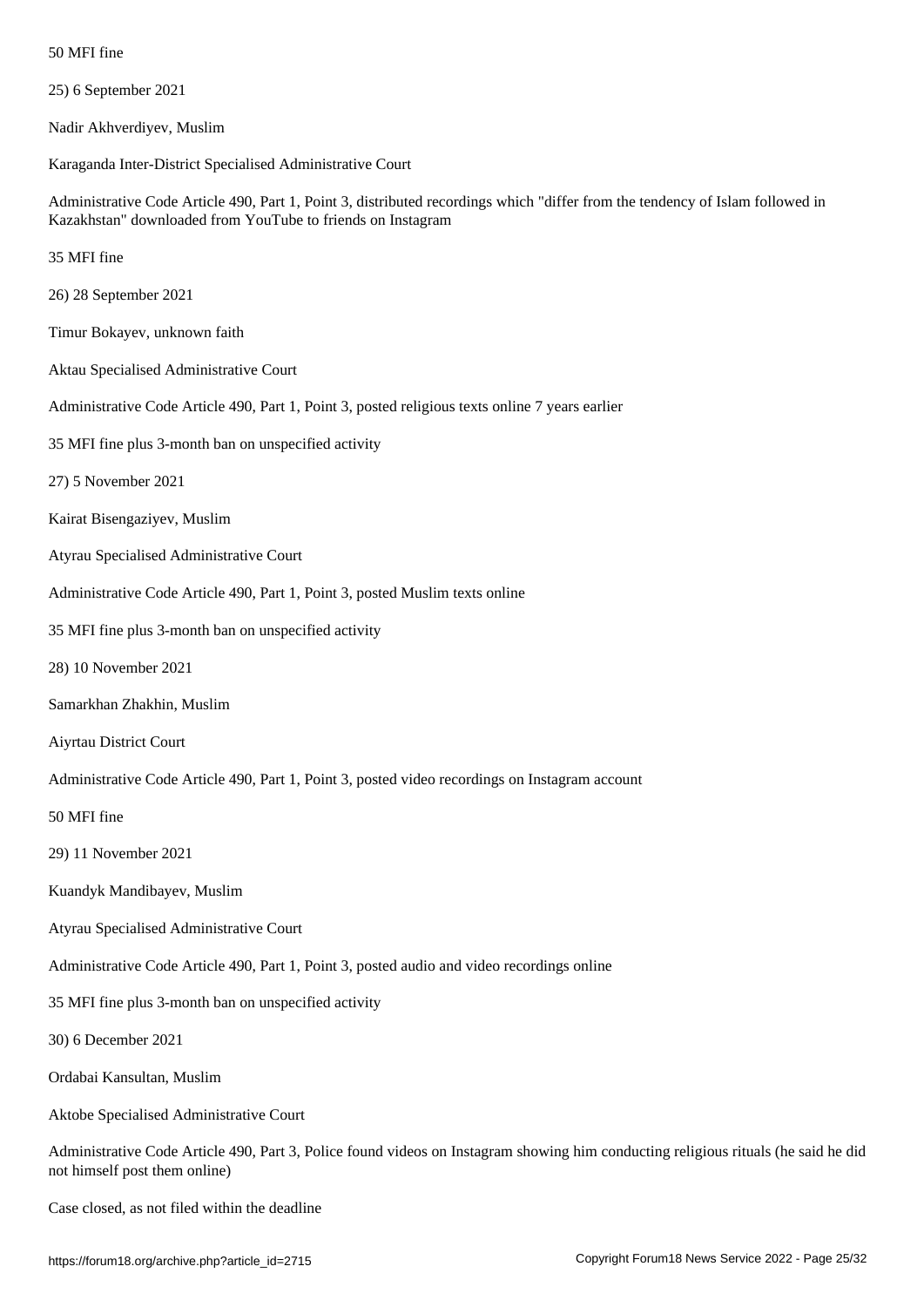| Dulat Ayazhanov, unknown faith                                                                                                                                                                                                                                 |  |
|----------------------------------------------------------------------------------------------------------------------------------------------------------------------------------------------------------------------------------------------------------------|--|
| Petropavl Specialised Administrative Court                                                                                                                                                                                                                     |  |
| Administrative Code Article 490, Part 1, Point 3, Anti-Extremism Police found religious texts on his VKontakte page                                                                                                                                            |  |
| 35 MFI fine                                                                                                                                                                                                                                                    |  |
| 32) 9 December 2021                                                                                                                                                                                                                                            |  |
| Ramil Sedayev, Muslim                                                                                                                                                                                                                                          |  |
| Kostanai Specialised Administrative Court                                                                                                                                                                                                                      |  |
| Administrative Code Article 490, Part 1, posted audio lectures on his VKontakte page "five years earlier for his personal use"                                                                                                                                 |  |
| 14 MFI fine                                                                                                                                                                                                                                                    |  |
| 33) 9 December 2021                                                                                                                                                                                                                                            |  |
| Farida Tulesheva, Muslim                                                                                                                                                                                                                                       |  |
| Atyrau Specialised Administrative Court                                                                                                                                                                                                                        |  |
| Administrative Code Article 490, Part 1, Point 3, posted Islamic texts on her VKontakte page                                                                                                                                                                   |  |
| 35 MFI fine                                                                                                                                                                                                                                                    |  |
| 34) 10 December 2021                                                                                                                                                                                                                                           |  |
| Amanbek Khamitov, Muslim                                                                                                                                                                                                                                       |  |
| Atyrau Specialised Administrative Court                                                                                                                                                                                                                        |  |
| Administrative Code Article 490, Part 1, Point 3, posted verses from the Koran and texts on prayer online                                                                                                                                                      |  |
| 35 MFI fine                                                                                                                                                                                                                                                    |  |
| 35) 21 December 2021                                                                                                                                                                                                                                           |  |
| Svetlana Idenova, Jehovah's Witness                                                                                                                                                                                                                            |  |
| Oral Specialised Administrative Court                                                                                                                                                                                                                          |  |
| Administrative Code Article 490, Part 1, Point 3, Police found her sharing QR code linking to texts on the Jehovah's Witness website<br>on WhatsApp (Religious Affairs Committee said on 14 June 2019 that a QR code does not constitute "religious material") |  |
| Acquitted                                                                                                                                                                                                                                                      |  |
| 36) 22 December 2021                                                                                                                                                                                                                                           |  |

Khusan Niyozov, unknown faith

Zhilioi Town Court

Administrative Code Article 490, Part 1, Point 3, police found him posting religious videos on his Instagram account

35 MFI fine plus 3-month ban on distributing religious materials

37) 22 December 2021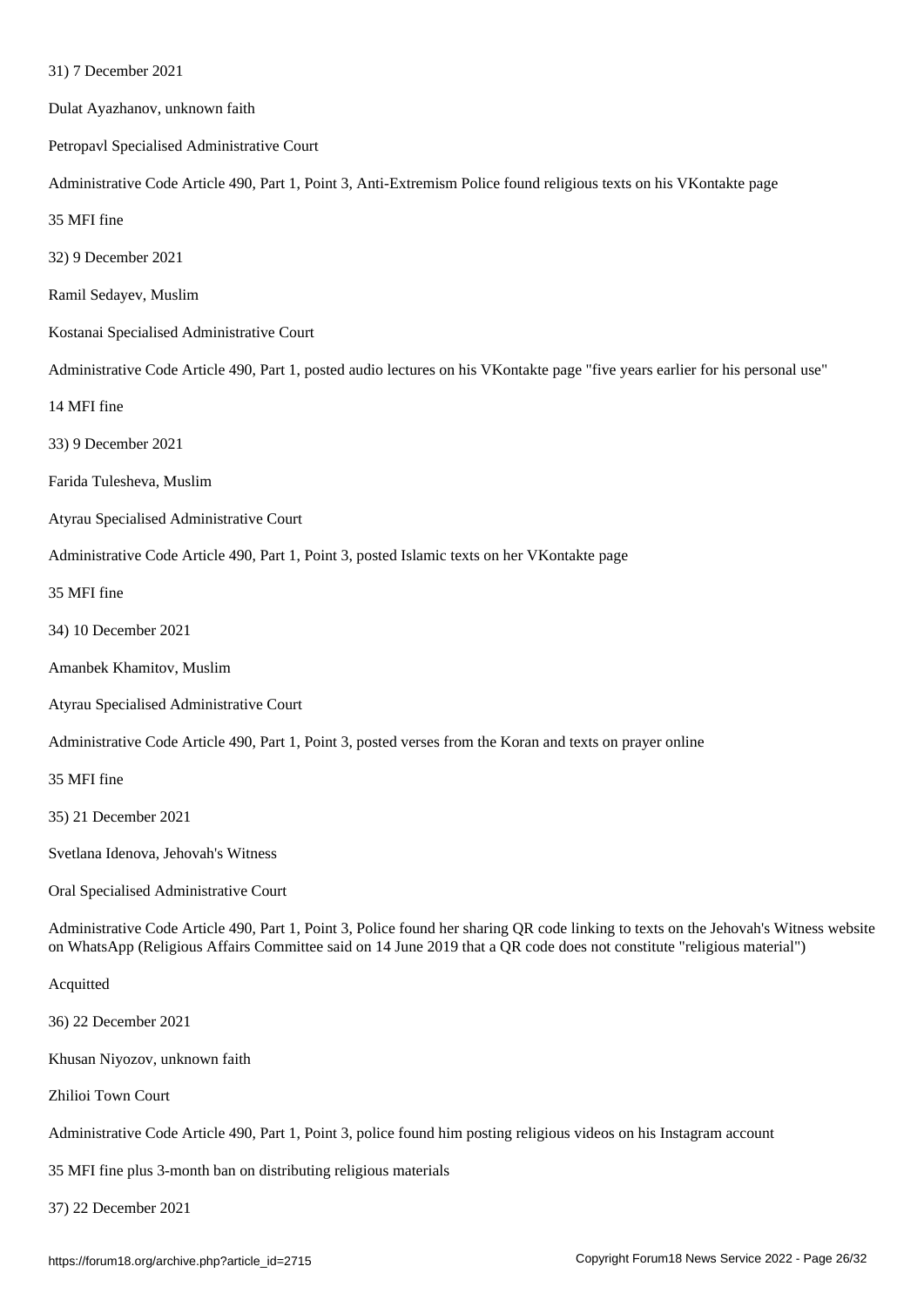Sungat Zhunusov, Muslim

Karaganda Inter-District Specialised Administrative Court

Administrative Code Article 490, Part 1, Point 3, police found he had posted materials by Muslim preacher Kuanysh Bashpayev (banned by a court as "extremist" in 2017) on his Odnoklassniki page in or before January 2020

35 MFI fine

38) 23 December 2021

Samat Zhailaubayev, Muslim

Administrative Code Article 490, Part 1, Point 3, posted a photo and videos from the state-controlled Muslim Board on his VKontakte page

35 MFI fine

39) 28 December 2021

Beksultan Urazbayev, Muslim

Mamlyut District Court

Administrative Code Article 490, Part 1, Point 3 (initial criminal case closed), police found him posting images and videos on his Instagram account and audio recordings and images on his VKontakte page

50 MFI fine

40) 29 December 2021

Samat Kulchikov, unknown faith

Munaily Town Court

Administrative Code Article 490, Part 1, Point 3, posted religious materials on VKontakte page

50 MFI fine

- Punishing sharing faith without state permission

Known administrative cases: 3

Known convictions: 0

Acquittals: 3

Jehovah's Witnesses: 3

Administrative Code Article 449, Part 1 punishes: "Harassment in public places". The punishment is a warning or a fine of 5 MFIs.

Administrative Code Article 490, Part 3 punishes: "Carrying out missionary activity without state registration (or re-registration), as well as the use by missionaries of religious literature, information materials with religious content or religious items without a positive assessment from a religious studies expert analysis, and spreading the teachings of a religious group which is not registered in Kazakhstan". The punishment is a fine of 100 MFIs, with deportation if the individual is a foreign citizen.

The list below gives the date of initial decision by lower court or police, name of defendant, affiliation, court or police issuing decision, Administrative Code article, reason for prosecution, and outcome.

1) 3 June 2021

Olesya Vorobyeva, Jehovah's Witness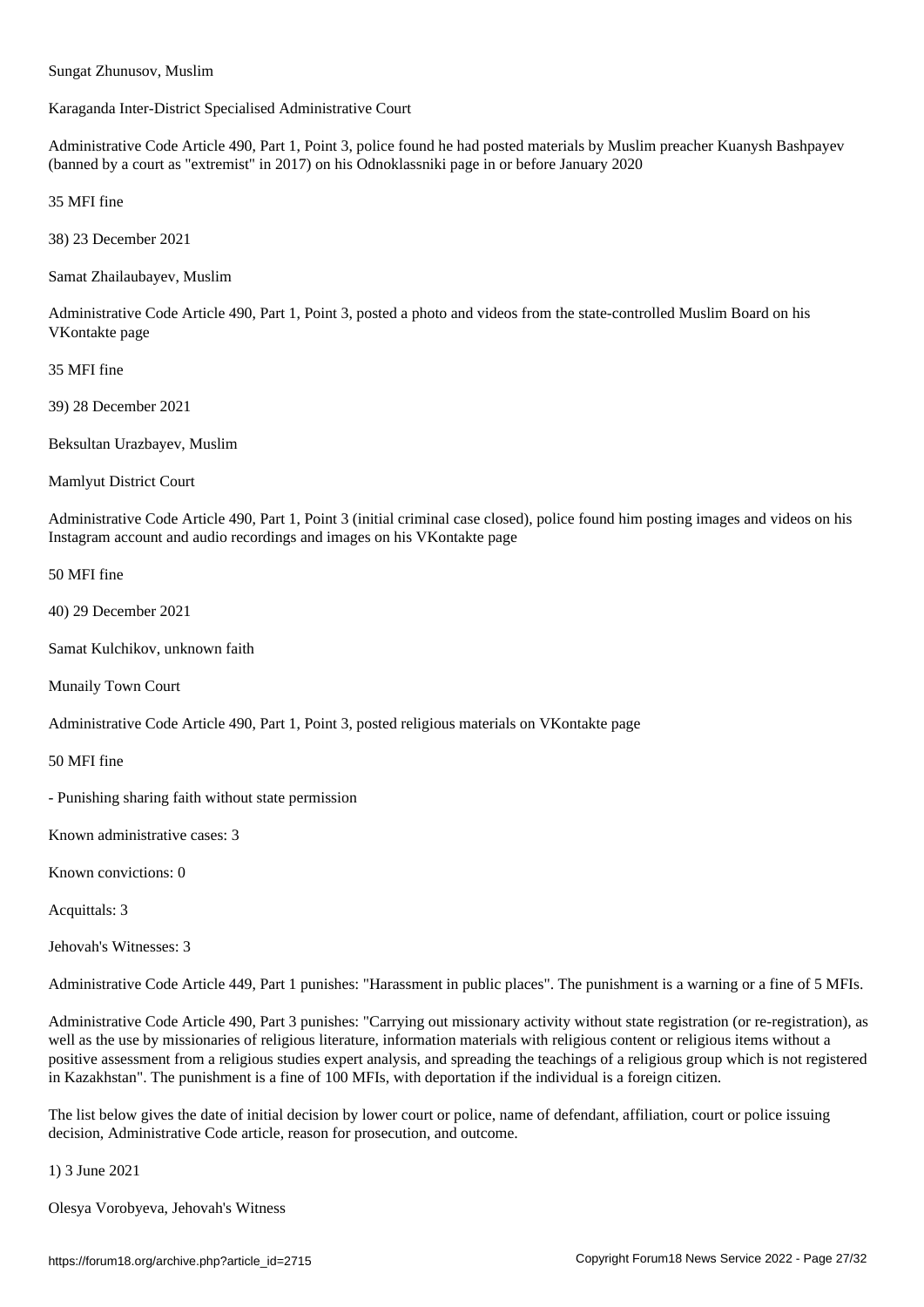Almaty Inter-District Specialised Administrative Court

Administrative Code Article 490, Part 1, Point 3, sending religious messages to villagers by post

Acquitted

2) 28 June 2021

Saltanat Raimbayeva, Jehovah's Witness

Nur-Sultan Inter-District Specialised Administrative Court

Administrative Code Article 490, Part 3, sending religious messages to villagers by post

Acquitted

3) 29 June 2021

Rakhatbai Ermanov, Jehovah's Witness

Nur-Sultan Inter-District Specialised Administrative Court

Administrative Code Article 490, Part 3, sending religious messages to villagers by post

Acquitted

- Punishing violating mosques' internal rules

Known administrative cases: 12

Known convictions: 12

50 MFI fines (1 month's average wage): 2 fines

35 MFI fines (3 weeks' average wages): 10 fines

Muslims: 12

Administrative Code Article 490, Part 2 punishes: "Impeding lawful religious activity as well as violation of the civil rights of physical persons on grounds of their religious views or insulting their feelings or profanation of items, buildings and places revered by followers of any religion, unless there are signs of criminally punishable actions". The regime regards saying the word "Amen" in mosques (used as a prayer by Sunni Hanbali Muslims) (https://www.forum18.org/archive.php?article\_id=2409) as one instance of this "offence". The punishment for individuals is 50 MFIs, and for legal entities 200 MFIs.

Administrative Code Article 490, Part 8 punishes repeat violations of the Religion Law within one year, with fines on individuals of 200 MFIs.

The list below gives the date of initial decision by lower court or police, name of defendant, affiliation, court or police issuing decision, Administrative Code article, reason for prosecution, and outcome.

1) 12 January 2021

Azat Tursynbayev, Muslim

Karakiya District Court

Administrative Code Article 490, Part 2, saying the word Amen during prayers in mosque

50 MFI fine

2) 28 January 2021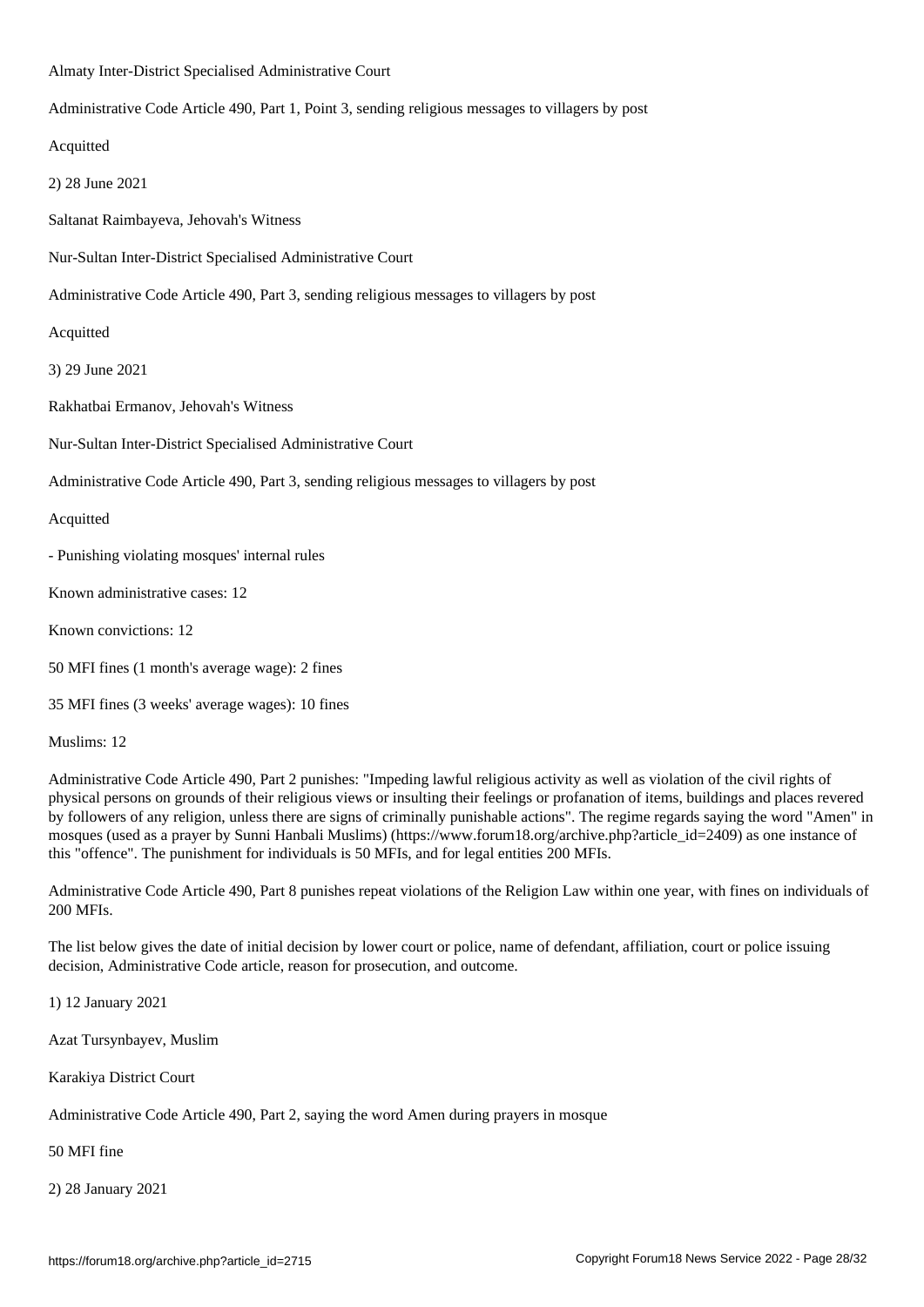#### Kyzylkoga District Court

Administrative Code Article 490, Part 2, saying the word Amen during prayers in mosque

35 MFI fine

3) 28 January 2021

Muratbek Tolegenov, Muslim

Kyzylkoga District Court

Administrative Code Article 490, Part 2, saying the word Amen during prayers in mosque

35 MFI fine

4) 28 January 2021

Iliyas Duisen, Muslim

Kyzylkoga District Court

Administrative Code Article 490, Part 2, saying the word Amen during prayers in mosque

35 MFI fine

5) 4 February 2021

Nurbolat Suyegenov, Muslim

Inder District Court

Administrative Code Article 490, Part 2, saying the word Amen during prayers in mosque

35 MFI fine

6) 1 June 2021

Makhmud Zhusupbekov, Muslim

Kyzylorda Specialised Administrative Court

Administrative Code Article 490, Part 2, saying the word Amen during prayers in mosque

35 MFI fine

7) 16 July 2021

Aziz Ainabekov, Muslim

Almaty Inter-District Specialised Administrative Court

Administrative Code Article 490, Part 2, saying the word Amen during prayers in mosque

35 MFI fine

8) 19 July 2021

Almas Saparov, Muslim

Almaty Inter-District Specialised Administrative Court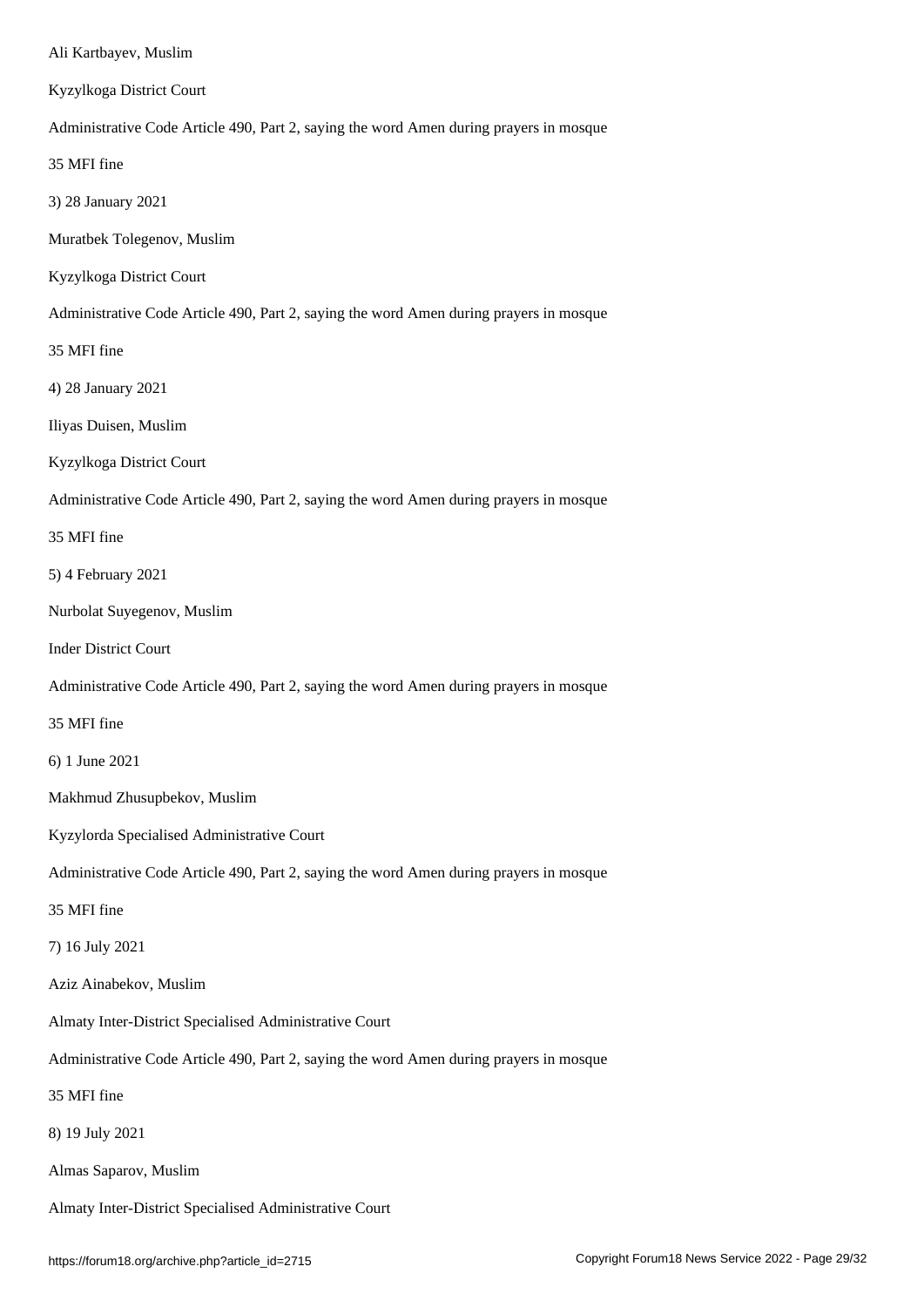| 35 MFI fine                                                                            |
|----------------------------------------------------------------------------------------|
| 9) 17 September 2021                                                                   |
| Farkhat Zhazybayev, Muslim                                                             |
| Almaty Inter-District Specialised Administrative Court                                 |
| Administrative Code Article 490, Part 2, saying the word Amen during prayers in mosque |
| 35 MFI fine                                                                            |
| 10) 18 October 2021                                                                    |
| Smagul Tulekov, Muslim                                                                 |
| Almaty Inter-District Specialised Administrative Court                                 |
| Administrative Code Article 490, Part 2, saying the word Amen during prayers in mosque |
| 50 MFI fine                                                                            |
| 11) 22 October 2021                                                                    |
| Akhmet Kaliyev, Muslim                                                                 |
| Almaty Inter-District Specialised Administrative Court                                 |
| Administrative Code Article 490, Part 2, saying the word Amen during prayers in mosque |
| 35 MFI fine                                                                            |
| 12) 3 November 2021                                                                    |
| Tattibek Sattarov, Muslim                                                              |
| Almaty Inter-District Specialised Administrative Court                                 |
| Administrative Code Article 490, Part 2, saying the word Amen during prayers in mosque |
| 35 MFI fine                                                                            |
| - Punishing religious teaching of children without state permission                    |
| Known administrative cases: 6                                                          |
| Known convictions: 6                                                                   |
| 100 MFI fines (2 months' average wages): 3 fines                                       |
| 70 MFI fines (6 weeks' average wages): 2 fines                                         |
| 50 MFI fines (1 month's average wage): 1 fine                                          |
| Muslims: 5                                                                             |
| Unknown faith: 1                                                                       |

Administrative Code Article 490, Part 3 punishes: "Carrying out missionary activity without state registration (or re-registration), as well as the use by missionaries of religious literature, information materials with religious content or religious items without a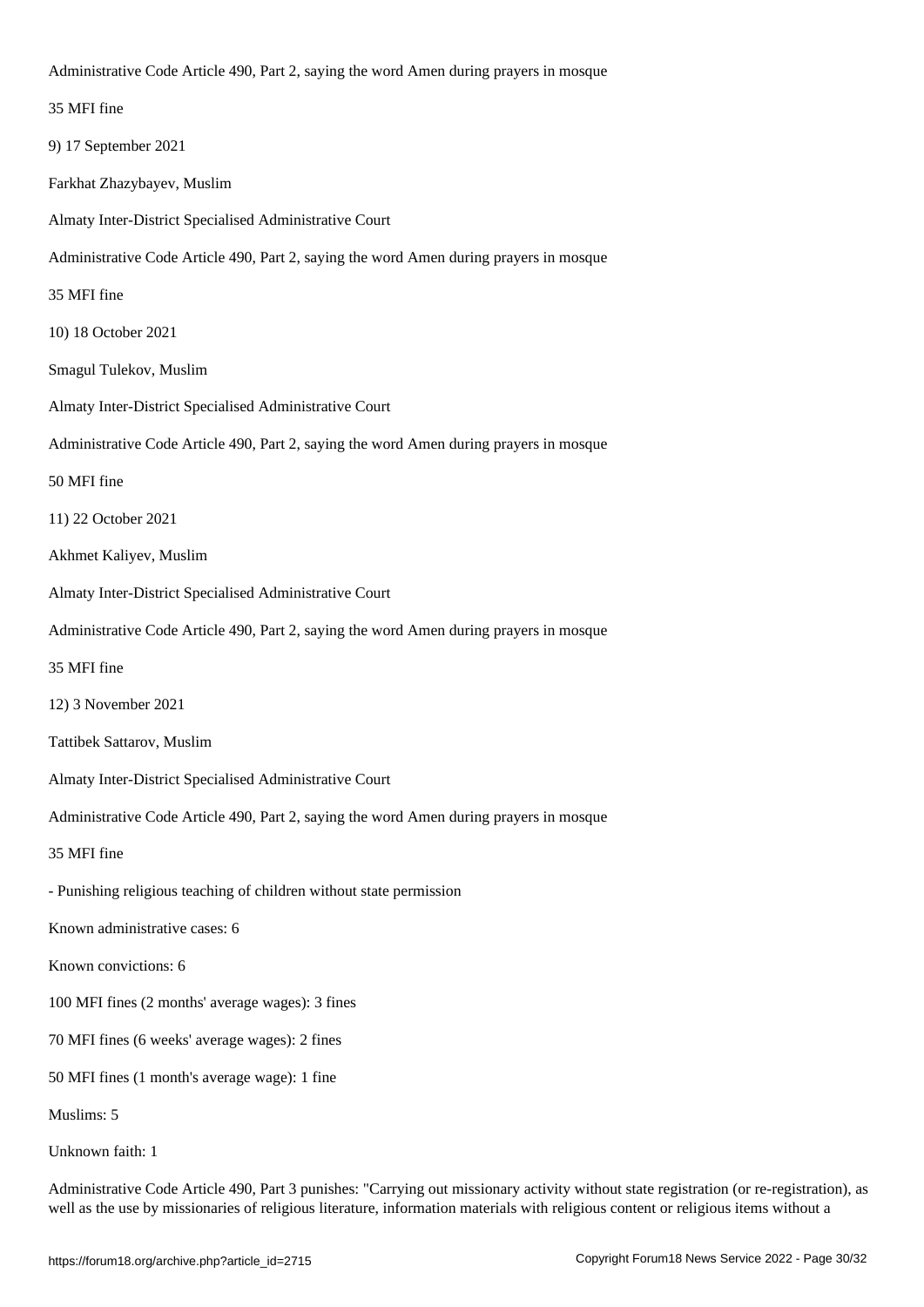The list below gives the date of initial decision by lower court or police, name of defendant, affiliation, court or police issuing decision, Administrative Code article, reason for prosecution, and outcome.

in Kazakhstan". The punishment is a fine of 100 MFIs, with deportation if the individual is a foreign citizen.

1) 19 January 2021

Sherba Yuburov, Muslim

Kordai District Court

Administrative Code Article 490, Part 3, without state permission teaching Koran to children

100 MFI fine

2) 15 March 2021

Kharsan Yasyrov, Muslim

Kordai District Court

Administrative Code Article 490, Part 3, without state permission teaching Koran to children

100 MFI fine

3) 29 March 2021

Nursultan Aldiyarov, Muslim

Arkalyk Town Court

Administrative Code Article 490, Part 3, without state permission teaching Koran, prayers and Arabic to children

50 MFI fine

4) 12 July 2021

Kelir Nusyrov, Muslim

Kordai District Court

Administrative Code Article 490, Part 3, prosecutors and police found him without state permission teaching the Koran to children

100 MFI fine

5) 2 September 2021

Razhabai Kazakhov, unknown faith

Astrakhan District Court

Administrative Code Article 490, Part 3, police found him without state permission teaching religion to children

70 MFI fine

6) 14 September 2021

Baidaulet Baatar, Muslim

Nur-Sultan Inter-District Specialised Administrative Court

Administrative Code Article 490, Part 3, without state permission teaching Islam, Koran and prayers to children at charity offices